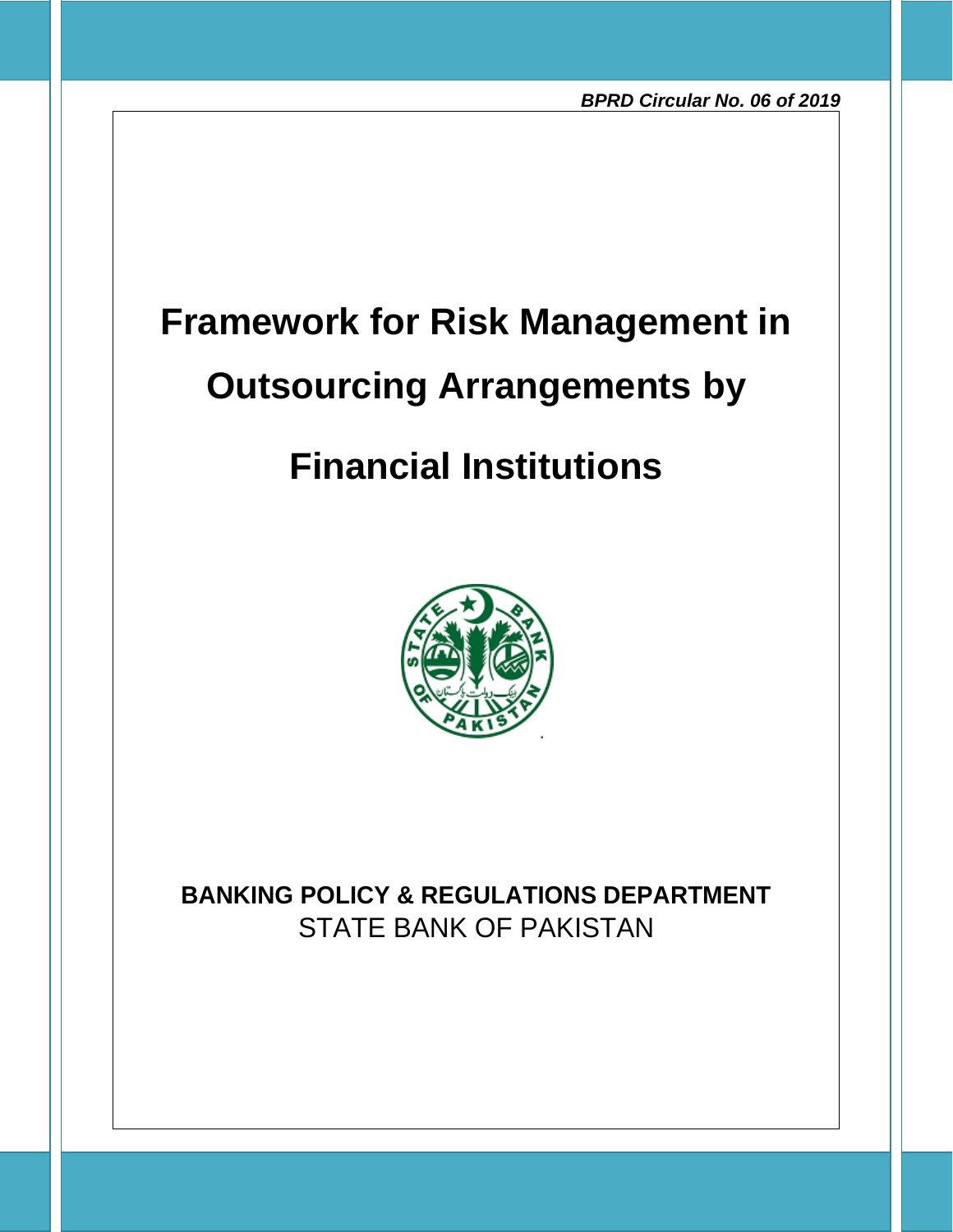### **Table of Contents**

| L.        |                                                        |  |  |
|-----------|--------------------------------------------------------|--|--|
| II.       |                                                        |  |  |
| III.      |                                                        |  |  |
| IV.       |                                                        |  |  |
| V.        |                                                        |  |  |
| VI.       |                                                        |  |  |
| VII.      |                                                        |  |  |
| VIII.     | REDRESSAL OF GRIEVANCES ABOUT OUTSOURCED ACTIVITIES 15 |  |  |
| IX.       |                                                        |  |  |
| <b>X.</b> |                                                        |  |  |
| XI.       |                                                        |  |  |
| XII.      |                                                        |  |  |
| XIII.     |                                                        |  |  |
| XIV.      |                                                        |  |  |
|           |                                                        |  |  |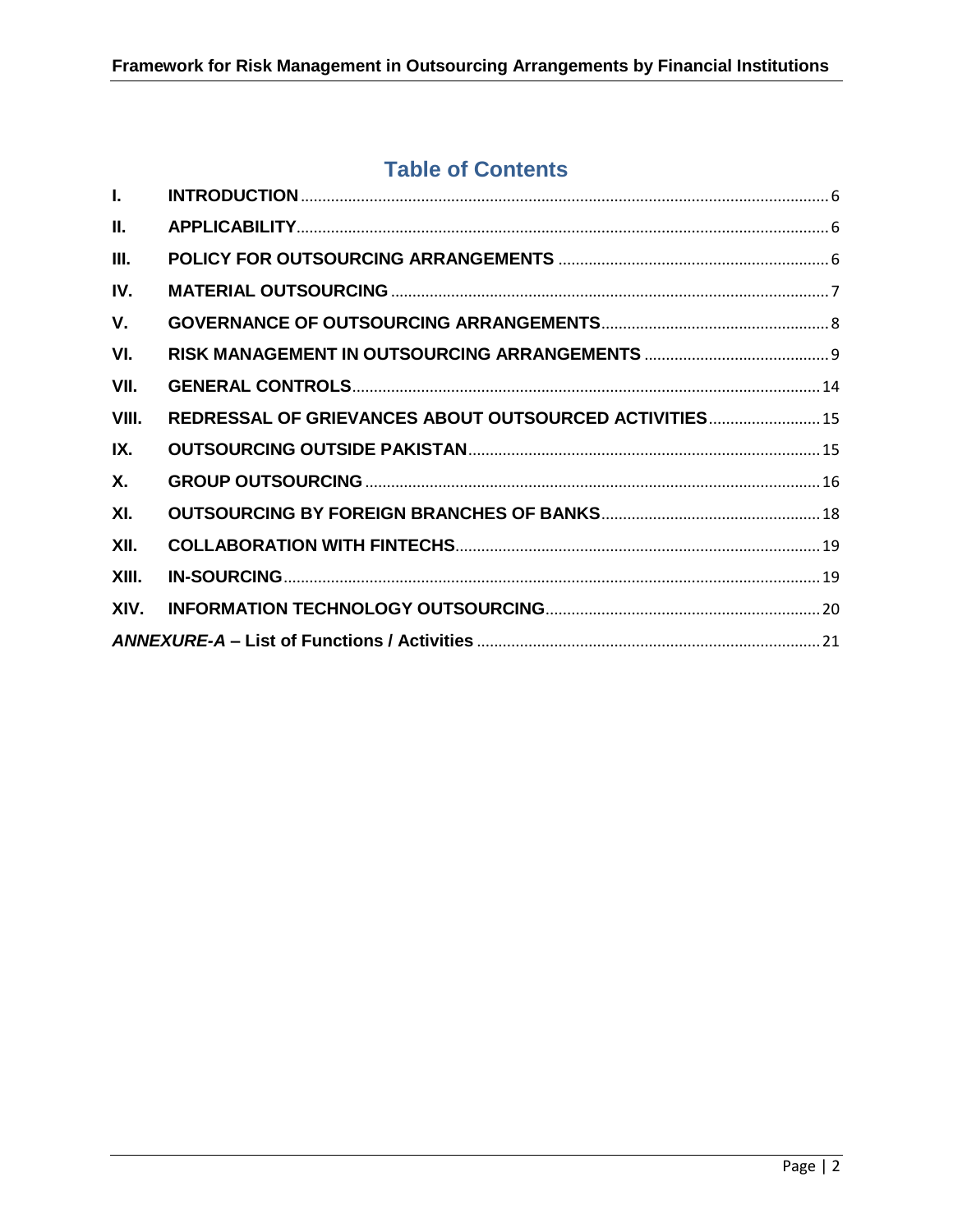#### **ABBREVIATIONS/ACRONYMS**

| <b>AOF</b>     | <b>Account Opening Forms</b>                       |
|----------------|----------------------------------------------------|
| <b>ATMs</b>    | <b>Automated Teller Machines</b>                   |
| <b>BCP</b>     | <b>Business Continuity Plan</b>                    |
| <b>BPRD</b>    | <b>Banking Policy &amp; Regulations Department</b> |
| <b>DFIs</b>    | <b>Development Finance Institutions</b>            |
| e-CIB          | <b>Electronic Credit Information Bureau</b>        |
| Fls            | <b>Financial Institutions</b>                      |
| IT             | <b>Information Technology</b>                      |
| JD             | <b>Job Descriptions</b>                            |
| <b>MFBs</b>    | <b>Microfinance Banks</b>                          |
| <b>MIS</b>     | <b>Management Information System</b>               |
| <b>NDA</b>     | Non-Disclosure Agreement                           |
| <b>PBA</b>     | Pakistan Banks' Association                        |
| <b>PSO/PSP</b> | Payment System Operator/Payment Service Provider   |
| <b>SBP</b>     | <b>State Bank of Pakistan</b>                      |
| <b>SLA</b>     | Service Level Agreement                            |
| <b>SOP</b>     | <b>Standard Operating Procedures</b>               |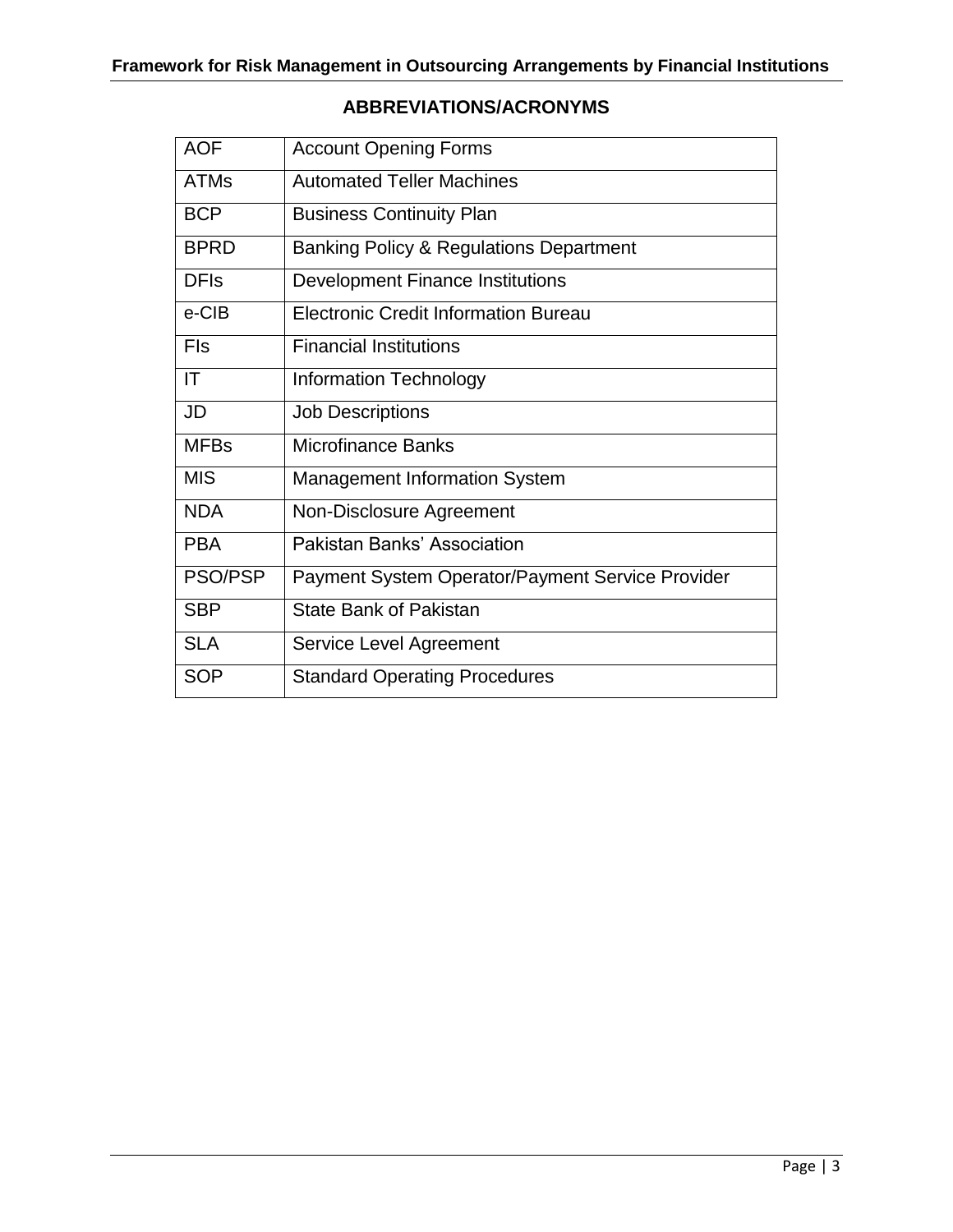#### **DEFINITIONS**

**Affiliated entity: —** An entity in which an FI has beneficial shareholding of more than 20%.

**Confidential customer information: —** Information that relates to FI's customers/borrowers including customers' KYC (identity) data/information, details of accounts, particulars, transaction details and dealings with the FIs, but does not include any information that is public, anonymized, or encrypted in a secure manner such that the identities of the customers cannot be readily inferred.

**Core banking functions: —** Management high risk functions that require effective involvement of board of directors and senior management on continuing basis

**Country Head: —** Person occupying the position of Chief Executive Officer and include President, acting President, Managing Director, Country Head of Foreign bank, Executive assuming charge of the bank for interim period or by whatever name called, and whether under a contract of service or otherwise.

**Group: —** Persons, whether natural or juridical, if one of them or his dependent family members or its subsidiary, have control or hold substantial ownership interest over the other.

**In-sourcing: —** A business in which work that would otherwise have been contracted out is performed in-house. For example, an IT [outsourcing](https://en.wikipedia.org/wiki/Outsourcing) provider may be hired to service a company's IT department while working inside the company's facilities. In addition to contracting an entire team of workers from an outsourcing provider, outside experts are sometimes hired as consultants (to improve certain processes etc.) and the internal staff thereafter implements their recommendations.

**Material outsourcing:** — An outsourcing arrangement which, if disrupted, has the potential to significantly impact an institution's business operations, reputation or profitability. Material functions are those that are fundamental to the carryout the business of the FIs.

**Outsourcing:**  $-$  Use of a third party (affiliated entity or un-affiliated) to perform activities, functions or processes normally to save money, time and/or use the skills/technology of another entity on a continuing basis that would normally be undertaken by FIs, now or in the future. However, it will not cover consultancy services, purchase contracts for tangible/intangible items, for example, contracts to purchase standardized products such as furniture, Software/IT solutions, Automated Teller Machines (ATM) etc.

**Outsourcing agreement:** — A written agreement setting out the contractual terms and conditions governing relationships, obligations, responsibilities, rights and expectations of the contracting parties in an outsourcing arrangement.

**Personally Identifiable Information (PII):** — Personally Identifiable Information or PII means any information relating to an identified or identifiable natural person who can be identified, directly or indirectly, in particular by reference to an identifier.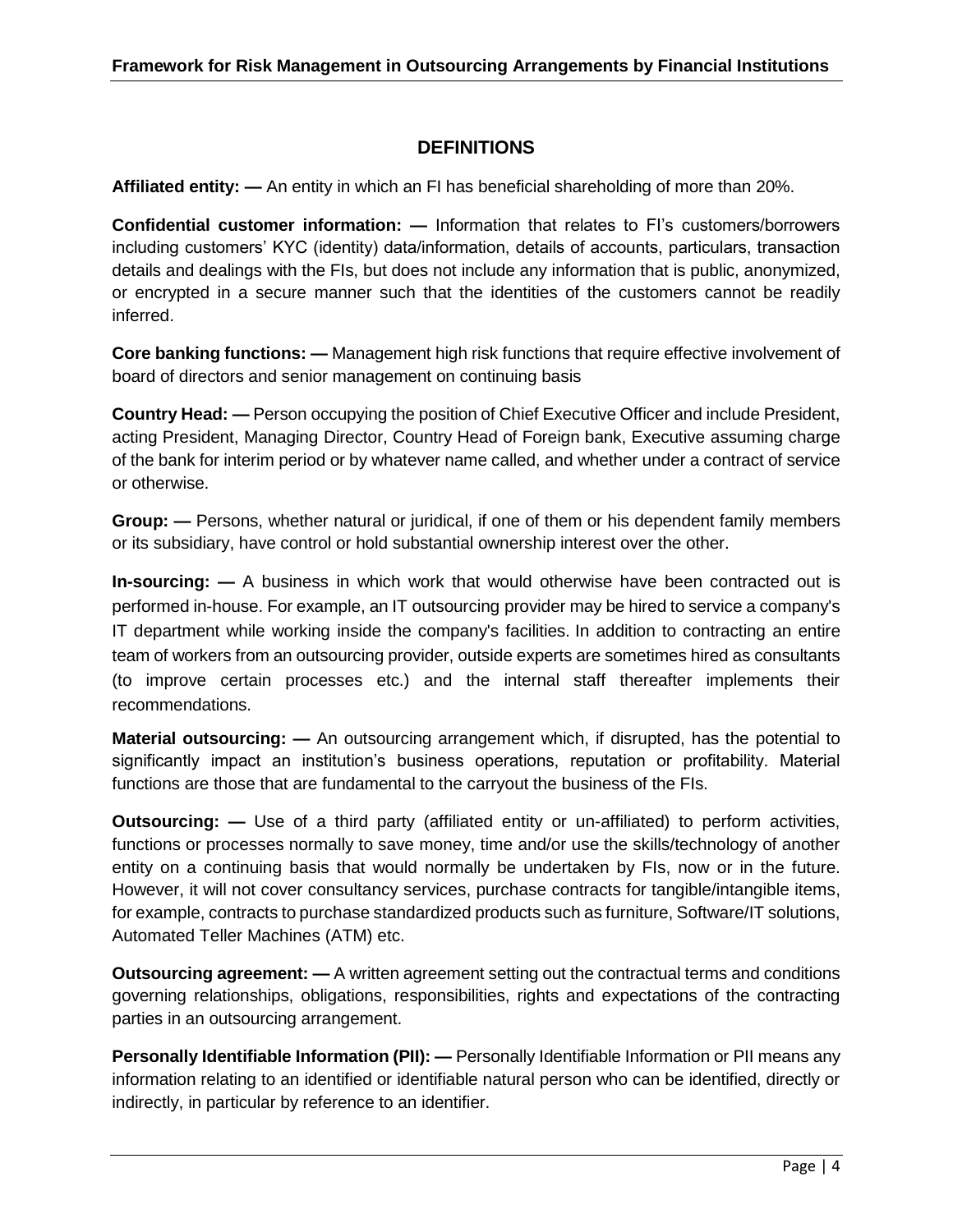#### **Framework for Risk Management in Outsourcing Arrangements by Financial Institutions**

**Regulator: —** The term regulator refers to all supervisory and regulatory authorities that authorize firms to undertake any regulated activity and supervise the same.

**Regulated entity: —** An entity authorized to carry out any activity by a regulator.

**Service provider:** — Any party which provides a service to the institution, including any entity within the FI's group, whether it is located in Pakistan or elsewhere.

**Sub-contracting:** — An arrangement where a service provider which has an outsourcing arrangement with an institution, further outsources the services or part of the services covered under the outsourcing arrangement to another service provider.

**Third party employees:** — Employees/staff performing services for the FIs under an insourcing/outsourcing arrangement and which are not on the regular and/or contractual payroll of the FIs.

**Third party service provider or Third party or Service provider: —** The entity which is undertaking the outsourced activity on behalf of the Financial Institution.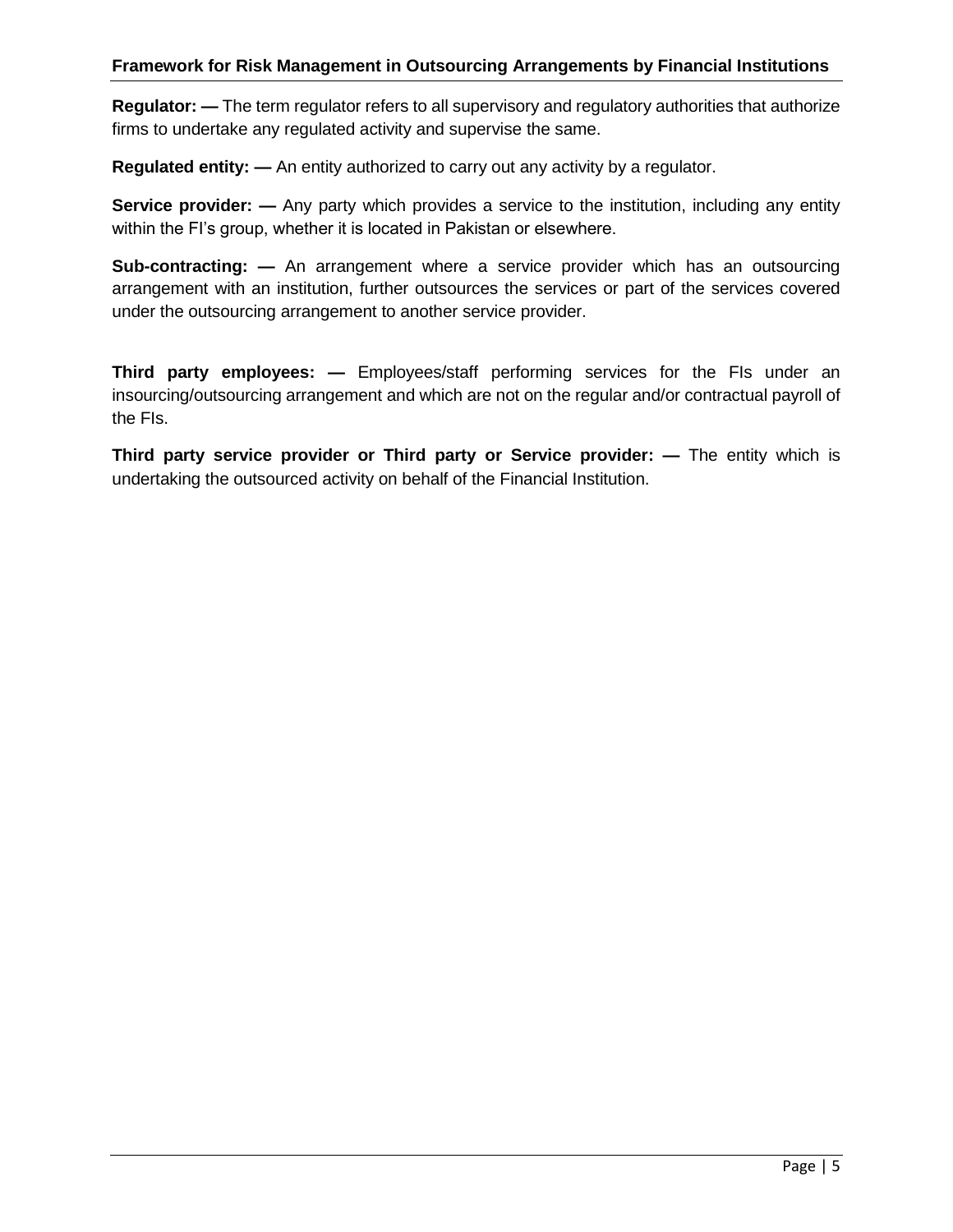#### <span id="page-5-0"></span>**I. INTRODUCTION**

- (a) Financial Institutions (FIs) are increasingly using third party services to carry out activities, functions and processes as outsourcing arrangements to meet new & complex challenges like innovation in technology, increasing competition, economies of scale and improvement in quality of service to stakeholders (i.e. customers, depositors or investors). The practice, however, increases their dependence on third parties and consequently impacts their risk profile. With the objective to enable FIs to effectively manage the risks arising out of outsourcing, State Bank of Pakistan has updated the Guidelines on Outsourcing Arrangements issued vide BPRD Circular No. 09 of 2007. This framework, however, does not allow outsourcing of core banking functions/activities.
- (b) The FIs, while deciding to outsource any function, activity or process shall ensure that outsourcing should neither reduce the protection available to depositors or investors nor be used as a way of avoiding compliance with regulatory requirements. It will be the responsibility of the FIs to ensure compliance with all legal\regulatory requirements issued and amended from time to time, while entering into any outsourcing arrangement.

#### <span id="page-5-1"></span>**II. APPLICABILITY**

- (a) The guidelines contained in this framework are applicable on all outsourcing arrangements entered into by Commercial Banks, Islamic Banks, Microfinance Banks (MFBs) and Development Financial Institutions (DFIs) hereinafter jointly referred to as Financial Institutions (FIs).
- (b) This framework is applicable on all outsourcing arrangements of FIs with local as well as off-shore<sup>1</sup> service providers.
- (c) All new outsourcing arrangements by FIs shall be governed under this framework. The outsourcing arrangements already in place by the FIs shall be streamlined to comply with this framework latest by June 30, 2018.

#### <span id="page-5-2"></span>**III. POLICY FOR OUTSOURCING ARRANGEMENTS**

(a) The FIs shall develop outsourcing policy to be approved by their Board of Directors. The outsourcing policy shall, at a minimum, include Roles &

 $\overline{a}$ 

<sup>1</sup> Outside Pakistan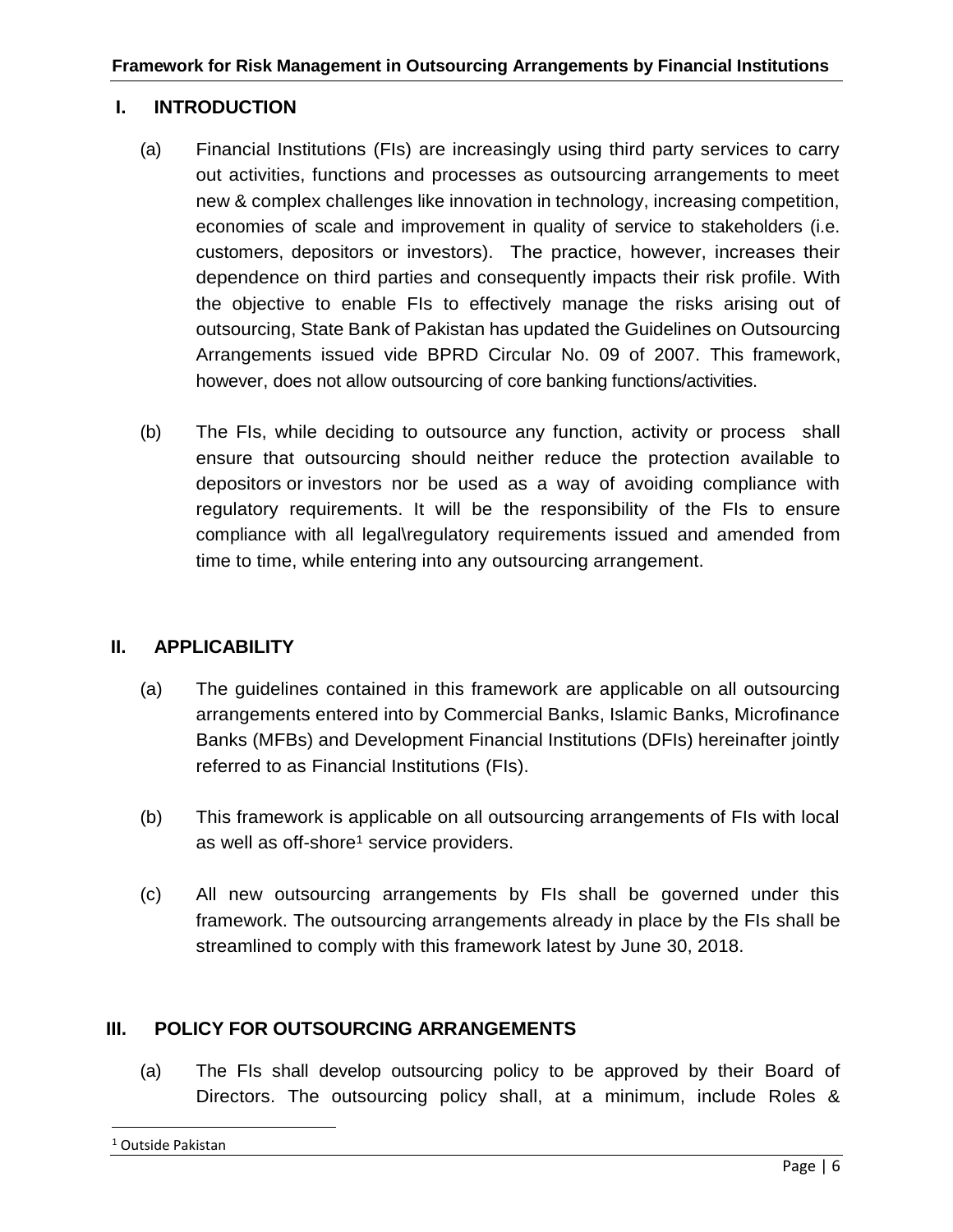#### **Framework for Risk Management in Outsourcing Arrangements by Financial Institutions**

Responsibilities of all stakeholders, Materiality Assessment Criteria, , Vendor Management (due diligence, on-boarding, contractual requirements, monitoring, training & development etc), Risk Assessment & Mitigation measures for all types of outsourcing risks, classification of core & non-core activities for each function, contingency planning and an exit strategy from the outsourcing arrangement etc.

- (b) The FIs shall ensure effective implementation of policy and formulation of detailed Standard Operating Procedures (SOPs)/Procedural Manual for outsourcing arrangements. The outsourcing policy shall be disseminated across the institution for information, understanding and compliance.
- (c) The FIs shall ensure that the staff responsible for outsourcing arrangements is trained to have reasonable understanding on the outsourcing and the outsourced functions/activities.
- (d) The exceptions or deviations in the policy shall be escalated to the board or its subcommittees in the immediate next meeting.

#### <span id="page-6-0"></span>**IV. MATERIAL OUTSOURCING**

- (a) It is responsibility of the FIs to assess whether the function/activity/process being outsourced is material or not. The FIs shall assess various factors while deciding whether a function to be outsourced is material or not, including but not limited to:-
	- (i) The importance of the business activity to be outsourced in terms of its contribution to income and profit.
	- (ii) The impact on the institution's reputation and brand value, and ability to achieve its business objectives, business continuity, strategy and plans, should the service provider fail to perform the service.
	- (iii) The impact on the institutions' customers, should the service provider fail to perform the service or encounter a breach of confidentiality or security.
	- (iv) The cost of the outsourcing as a proportion of total operating costs of the FI.
	- (v) The degree of difficulty, including the time taken, in finding an alternative service provider or bringing the business activity in-house.
	- (vi) The aggregate exposure to a particular service provider in case where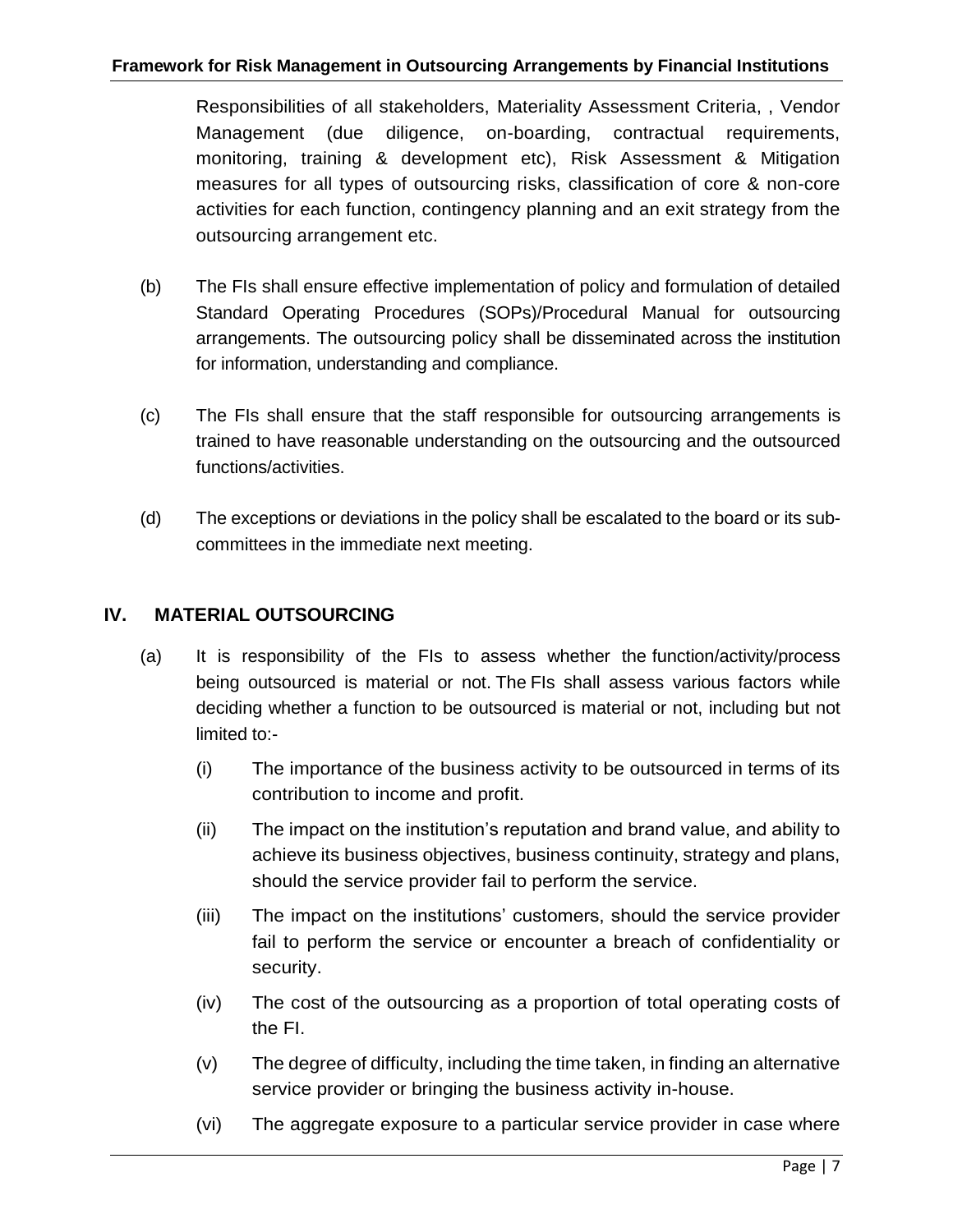an institution outsources various functions to the same service provider.

- (vii) The ability to maintain appropriate internal controls and meet regulatory requirements due to operational problems faced by the service provider.
- (viii) The affiliation or other relationship between the FI or group and the service provider.
- (ix) Any other factor that the financial institution may consider appropriate for evaluating the materiality.
- (b) Material outsourcing arrangements shall be approved by the board.
- (c) The FIs shall list all the material outsourcing arrangements of a financial year in their annual audited accounts including the nature of service, name of the service provider and estimated cost of outsourcing etc.

#### <span id="page-7-0"></span>**V. GOVERNANCE OF OUTSOURCING ARRANGEMENTS**

#### **A. Responsibilities of the Board of Directors**

1. The functions of the board, in case of a foreign bank working as a branch office in Pakistan, can be delegated to and performed by a local or regional management committee.

- 2. The Board of Directors shall:-
	- (i) Approve a framework to evaluate the risks and materiality of all existing and prospective outsourcing arrangements and the policies that apply to such arrangements.
	- (ii) Set a suitable risk appetite to define the nature and extent of risks that the FI is willing and able to assume from its outsourcing arrangements.
	- (iii) Lay down appropriate approval authorities and limits for outsourcing arrangements consistent with its established strategy and risk appetite.
	- (iv) Ensure that senior management establishes appropriate governance structure and processes for sound and prudent outsourcing risk management.
	- (v) Decide on business activities of a material nature to be outsourced and approving such arrangements.

#### **B. Responsibilities of the Senior Management**

The senior management shall:-

- (i) Regularly review overall performance of service providers on outsourced activities.
- (ii) Evaluate the materiality and risks from all existing and prospective outsourcing arrangements, based on the framework approved by the board.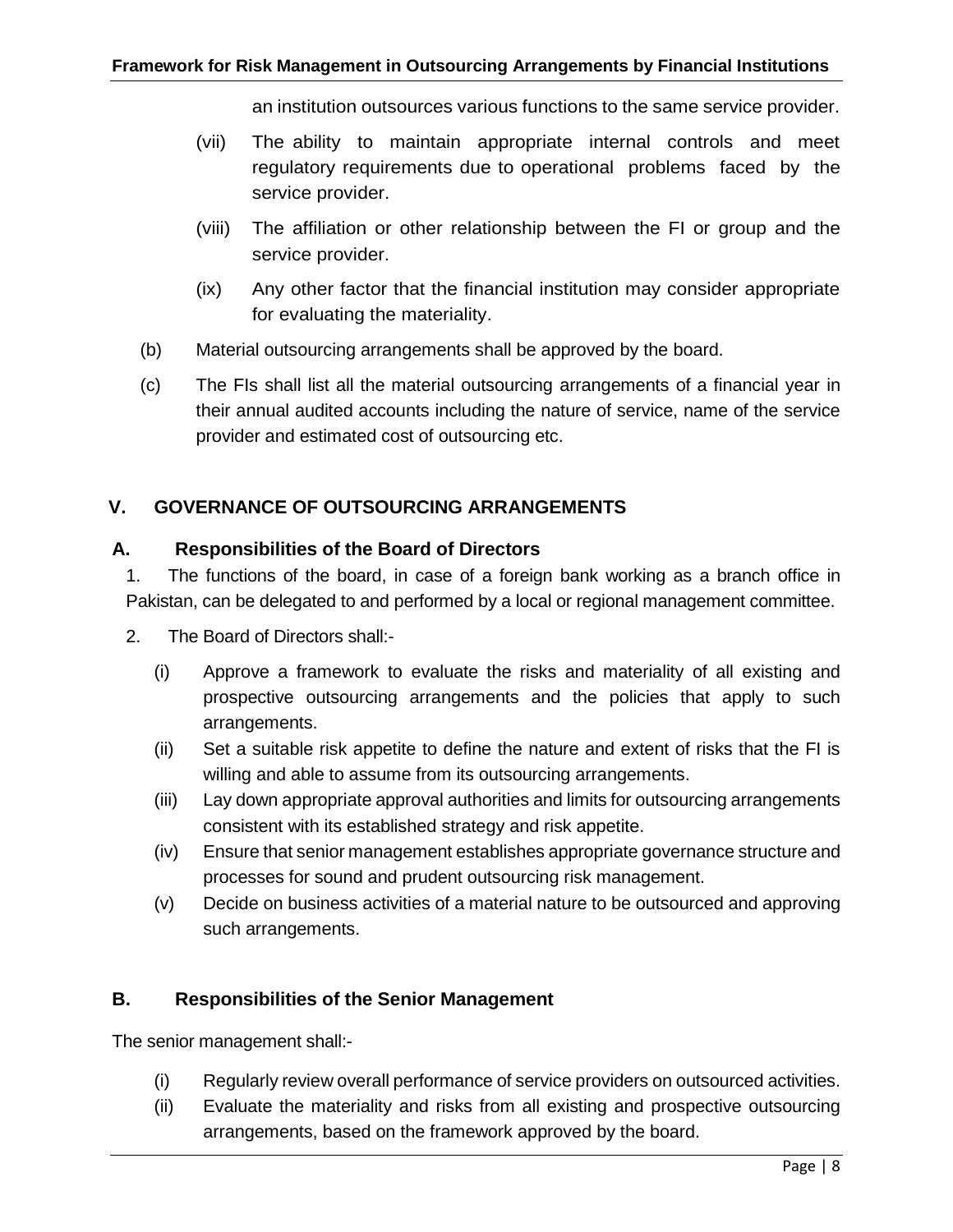- (iii) Develop sound and prudent outsourcing policies and procedures that are commensurate with the nature, scope and complexity of the outsourcing arrangements.
- (iv) Monitor and maintain effective control of all risks from material outsourcing arrangements on an institution-wide basis.
- (v) Carry out evaluation and due diligence of the service providers before entering into any outsourcing arrangement.
- (vi) Ensure that the outsourced functions are carried out as per the existing legal and regulatory framework.
- (vii) Ensure that contingency plans, based on realistic and probable disruptive scenarios, are in place and tested on periodical basis.
- (viii) Ensure that agreements with the service provider/vendor contain all necessary clauses, including regulatory requirements, which protect the interest of the bank.
- (ix) Ensure that proper mechanism is in place for ongoing monitoring of the service provider as per the terms and conditions of SLA.
- (x) Maintain centralized database of all outsourcing activities and regularly updating the board about the risks arising from its material outsourcing activities.
- (xi) Ensure that FI has a dispute escalation and its resolution mechanism in place for outsourcing arrangement.

#### **C. Responsibilities of Internal Audit**

The FI's internal audit function shall regularly review outsourcing arrangements and report any deviation from the institution's outsourcing policy to the board or it's Audit Committee.

#### <span id="page-8-0"></span>**VI. RISK MANAGEMENT IN OUTSOURCING ARRANGEMENTS**

#### **A. Risk Assessment**

 $\overline{\phantom{a}}$ 

- (i) The FIs shall manage the risks associated with outsourcing arrangements. In this regard, the ongoing assessment by the FI shall also include operational risk and the concentration risk associated with all its outsourcing arrangements. Further, FI shall inform SBP within two working days of any material or adverse<sup>2</sup> development with regard to its outsourcing arrangement.
- (ii) The FIs shall assess the risks arising out of outsourcing of business activity and ensure that they are adequately captured within their overall risk management framework. For this purpose, the FIs shall:
	- (a) Define the business requirements for the functions or activities to be outsourced

<sup>&</sup>lt;sup>2</sup> Adverse development includes enterprise wide disruption in the provision of outsourced services causing regulatory non-compliance and/or affecting or compromising customer data/information and services.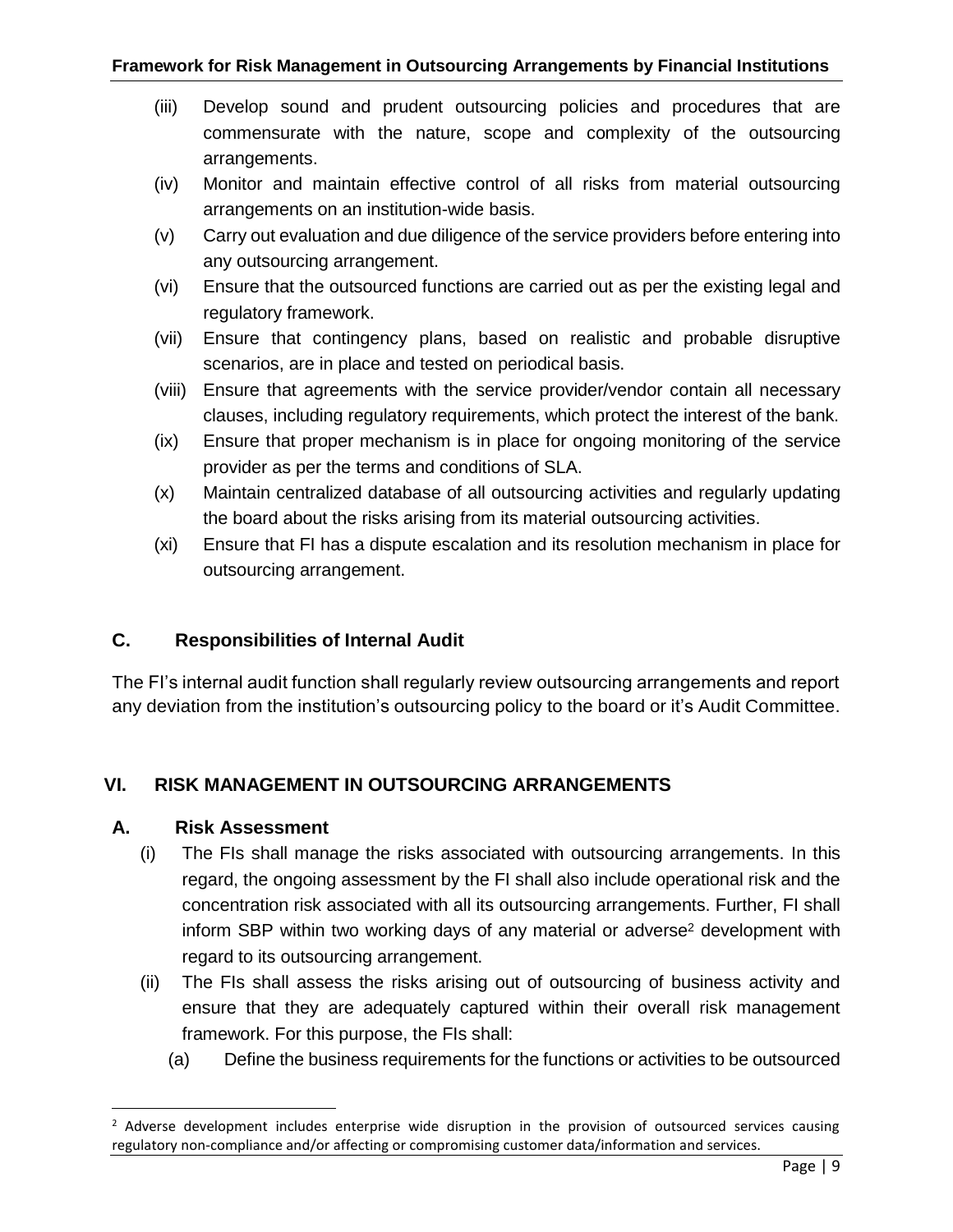and assess the risk of outsourcing those functions or activities and establish appropriate measures to manage and control the identified risks.

- (b) Analyze the impact of the outsourcing arrangement on the overall risk profile of the institution, and ensure that there are adequate internal expertise and resources to mitigate the risks identified.
- (c) Address all risks associated with business activity, as if it would have been performed "in house".
- (d) Take into consideration the criticality of the services to be outsourced and the capability of the service provider
- (e) Conduct risk assessment of outsourced activities or functions on periodic basis.

#### **B. Service Provider Due Diligence & Selection**

 $\overline{\phantom{a}}$ 

- (i) Firstly, the FIs shall internally carry out due diligence of the business activity to be outsourced. They shall then perform a detailed due diligence of the service provider before finalizing outsourcing arrangement.
- (ii) The due diligence process of service provider shall encompass assessment of all areas including its experience, technical competence, financial strength, reputation, existence of control framework, performance standards, managerial skills, policies & procedures, reporting &monitoring environment and business continuity planning.
- (iii) The due diligence shall also address other issues, such as potential conflicts of interest in case service provider is related/affiliated party, or where it provides similar services to competitors. The FI's shall also identify all potential and actual conflicts in the FI are outsourcing operations to ensure that the conflicts are identified and avoided or prudently managed.
- (iv) In cases where only one service provider is operating for a certain outsourcing activity, FIs shall enhance the due diligence process to identify and mitigate new risks.
- (v) The due diligence and selection procedures shall also take into account the physical and IT security controls the service provider has in place, the business reputation and financial strength of the service provider<sup>3</sup>, including the ethical and professional standards held by the service provider and its ability to meet obligations as per the requirements of the FI.
- (vi) Onsite visits to the service provider, and where possible, independent reviews and market feedback shall also be obtained to supplement the institution's assessment. Onsite visits shall be conducted by persons who possess the requisite knowledge

<sup>&</sup>lt;sup>3</sup> As per BPRD Circular No. 13 of 2014 on Financial Integrity Requirements for service providers to the Banks/MFBs/DFIs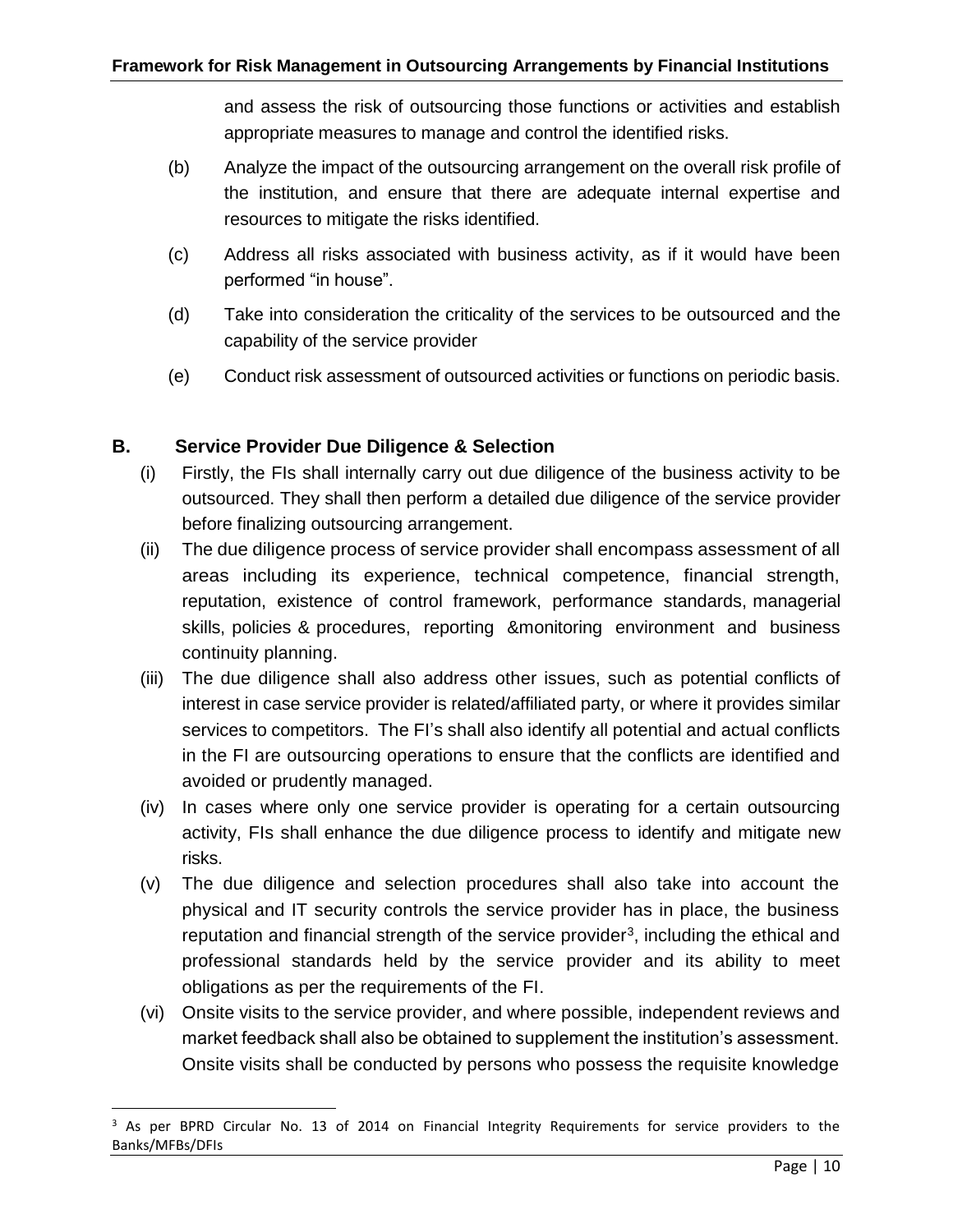and skills to conduct the risk assessment.

- (vii) Any adverse findings from the due diligence shall be considered in light of their relevance and impact to the outsourcing arrangement.
- (viii) The result of this due diligence shall be documented and presented for review by internal/external auditors and SBP as and when required.

#### **C. Outsourcing Agreement**

- (i) All outsourcing arrangements shall be undertaken using a legally binding written agreement(s). The contract, at a minimum, shall include the following areas:
	- *(a) Service levels and performance requirements;*
	- *(b) Audit and monitoring procedures;*
	- *(c) Business continuity plans;*
	- *(d) Default arrangements and termination provisions;*
	- *(e) Pricing and fee structure;*
	- *(f) Dispute resolution arrangements;*
	- *(g) Complaint handling procedures;*
	- *(h) Liability and indemnity;*
	- *(i) Confidentiality, privacy and security of information.*
- (ii) The FIs, while entering into agreements with service providers, shall ensure that:
	- *(a) The agreement defines the rights and responsibilities of both parties and contains adequate and measurable service levels.*
	- *(b) The agreement with related parties reflects an arms-length relationship. Further entire process from start of engagement till end shall be properly documented.*
	- *(c) Service provider's physical and data security standards meet or exceed the FI's standards.*
	- *(d) The agreement contains the minimum provisions required under existing laws and SBP rules and regulations including but not limited to timely access to all sorts of information, records, data applications, databases, networks/ network devices and systems is available to internal/external auditors and SBP inspection teams as and when required.*
	- *(e) The agreement allows for renegotiation and renewal to enable the FI(s) to retain an appropriate level of control over the outsourcing arrangement.*
	- *(f) The agreements with third parties do not include the services, which are not allowed in this guideline.*
	- *(g) The agreements have clauses setting out the rules and limitation/prohibition*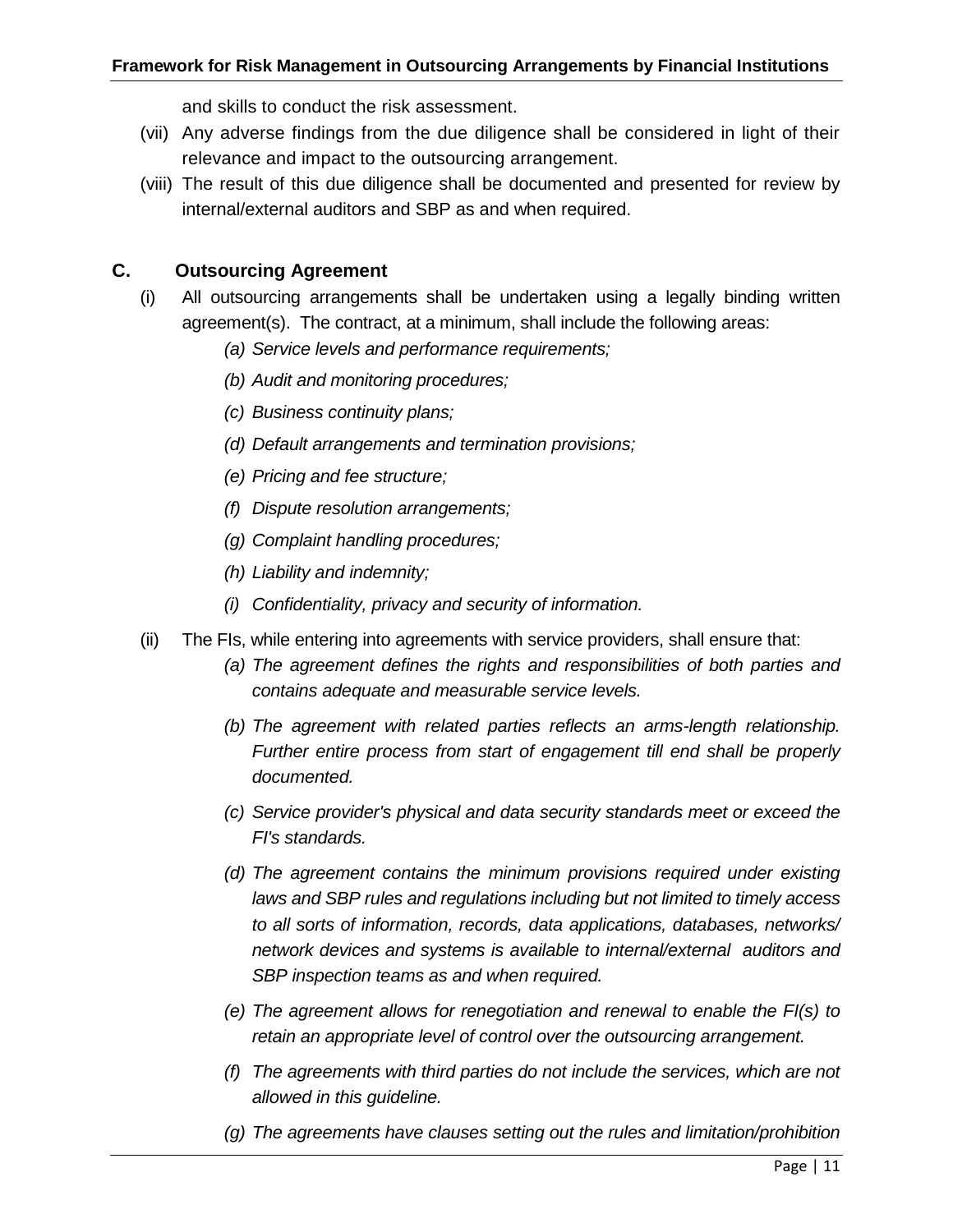*on subcontracting.* 

- *(h) An annual review of the outsourcing agreements is performed to assess that terms of the agreement are in line with current market practices and standards.*
- *(i) The service provider delivers a level of service that meets the needs of the FIs.*
- *(j) Penalty<sup>4</sup> clause in the agreement in case service provider fails to provide services as per mutually agreed timelines and service availability.*
- *(k) The agreement binds the service providers to report any change in their ownership structure, key management/partners/directors immediately to the FI.*
- *(l) The agreement sets out the procedures to enable FIs to effectively monitor the performance of the service provider.*
- (iii) The FIs shall increase the cost of outsourced activity only after conducting comparative analysis of the rising cost.
- (iv) No outsourcing arrangement shall be made with the party having relationship with the management/employees of the FI, which may create a conflict of interest.
- (v) Each agreement shall also address issues arising from country risks and potential obstacles in exercising oversight and management of the outsourcing arrangements by FIs made with a service provider outside Pakistan.
- (vi) The FIs shall have the right to terminate an outsourcing agreement in the event of default, or under circumstances where: (i) service provider undergoes a change in ownership; (ii) service provider becomes insolvent or goes into liquidation; (iii) service provider goes into receivership or judicial management whether in country or elsewhere; (iv) there has been a breach of security or confidentiality; (v) breach of any relevant legal requirement and/or regulatory directive and (vi) there is a demonstrable deterioration in the ability of the service provider to perform the contracted service.

#### **D. Performance Standards**

 $\overline{a}$ 

- (i) The FIs shall set out service standards in the outsourcing agreement to specify and clarify performance expectations as well as establish accountability for the outsourced activity.
- (ii) The FIs shall closely monitor the service provider's compliance with key performance standards keeping in view the following aspects, among others:
	- *(a) Availability and timeliness of services*
	- *(b) Confidentiality and integrity of data*

<sup>&</sup>lt;sup>4</sup> Islamic banks may follow relevant appropriate methodology in this regard.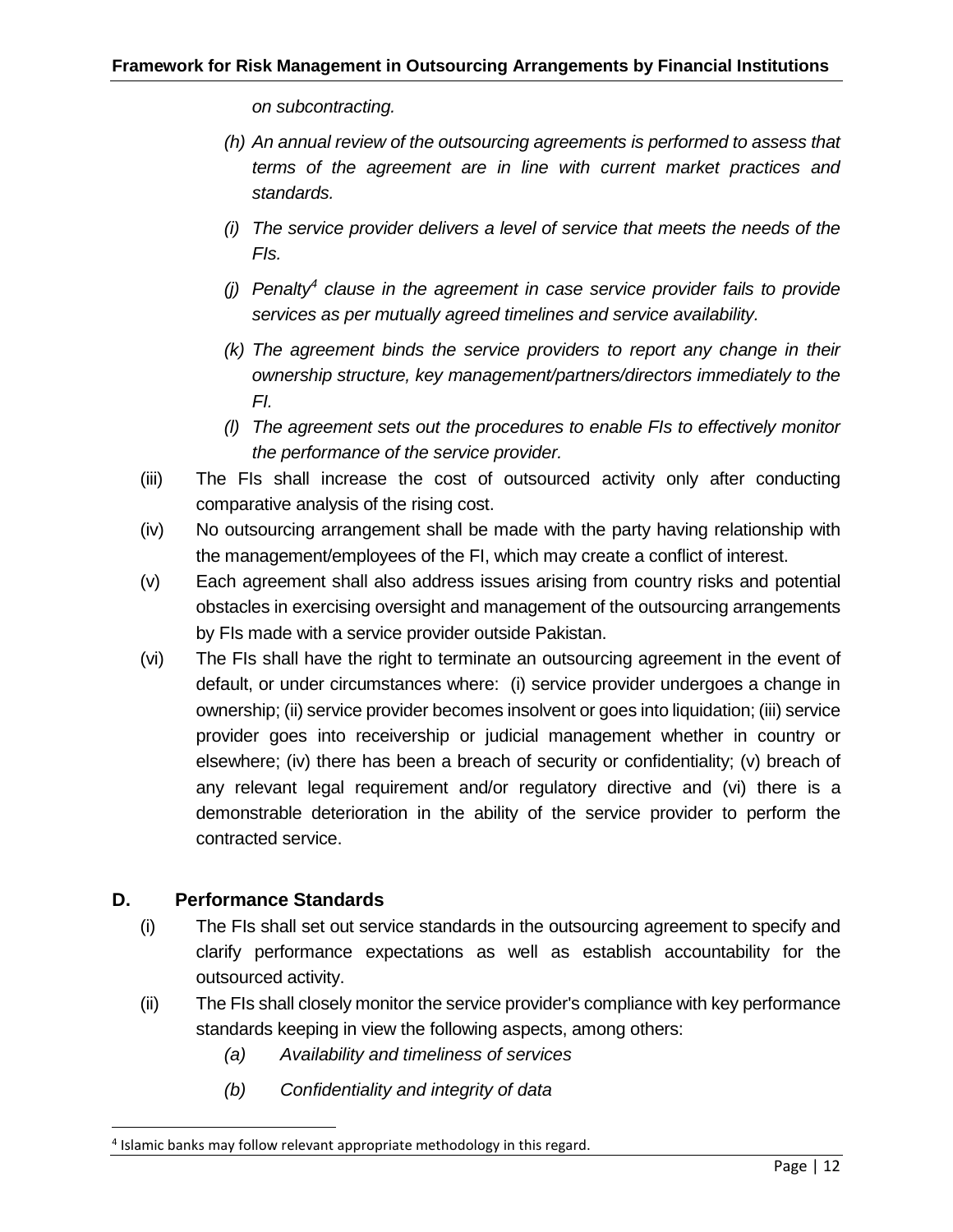- *(c) Change control*
- *(d) Security standards compliance, including vulnerability and penetration management*
- *(e) Business continuity compliance*
- *(f) Help desk support*
- (iii) The FIs shall also monitor the service provider's contractual service standards for backup, record retention, data protection and maintenance and testing of disaster recovery and contingency plans.

#### **E. Ongoing Monitoring**

- (i) The FIs shall devote sufficient resources to manage and monitor an outsourcing relationship. The FIs can assign the responsibility of managing the outsourcing arrangement to an individual or team/committee. Further, the FIs shall ensure that personnel responsible for monitoring activities shall have the necessary expertise to assess the risks and impacts thereof.
- (ii) The FIs shall have access to the necessary records held by the service provider.
- (iii) The FIs shall periodically assess risks in service provider relationships to determine which service providers require closer monitoring.
- (iv) The FIs shall ensure that effective mechanism is in place to monitor the outsourced activity, particularly the following:
	- *(a) Material problems encountered by the service provider which may impact the FI;*
	- *(b) Financial condition and risk profile of the service providers*
	- *(c) The results of Business Continuity Plan testing.*
- (v) The FIs shall ensure that any adverse development arising from any outsourced activity is brought to the attention of the senior management and the board on a timely basis.
- (vi) The FIs shall continuously review the outsourcing relationship for modification and/or termination in case of adverse developments.
- (vii) In case of material outsourcing, the FIs shall periodically obtain the financial statements, e-CIB and tax returns of the service providers in order to assess the financial integrity and strength of the service provider. Where possible, the institution shall also obtain independent reviews/market feedback on the service provider to supplement its own findings.

#### **F. Contingency Planning**

(i) The FIs shall take steps to evaluate and manage the interdependency risk arising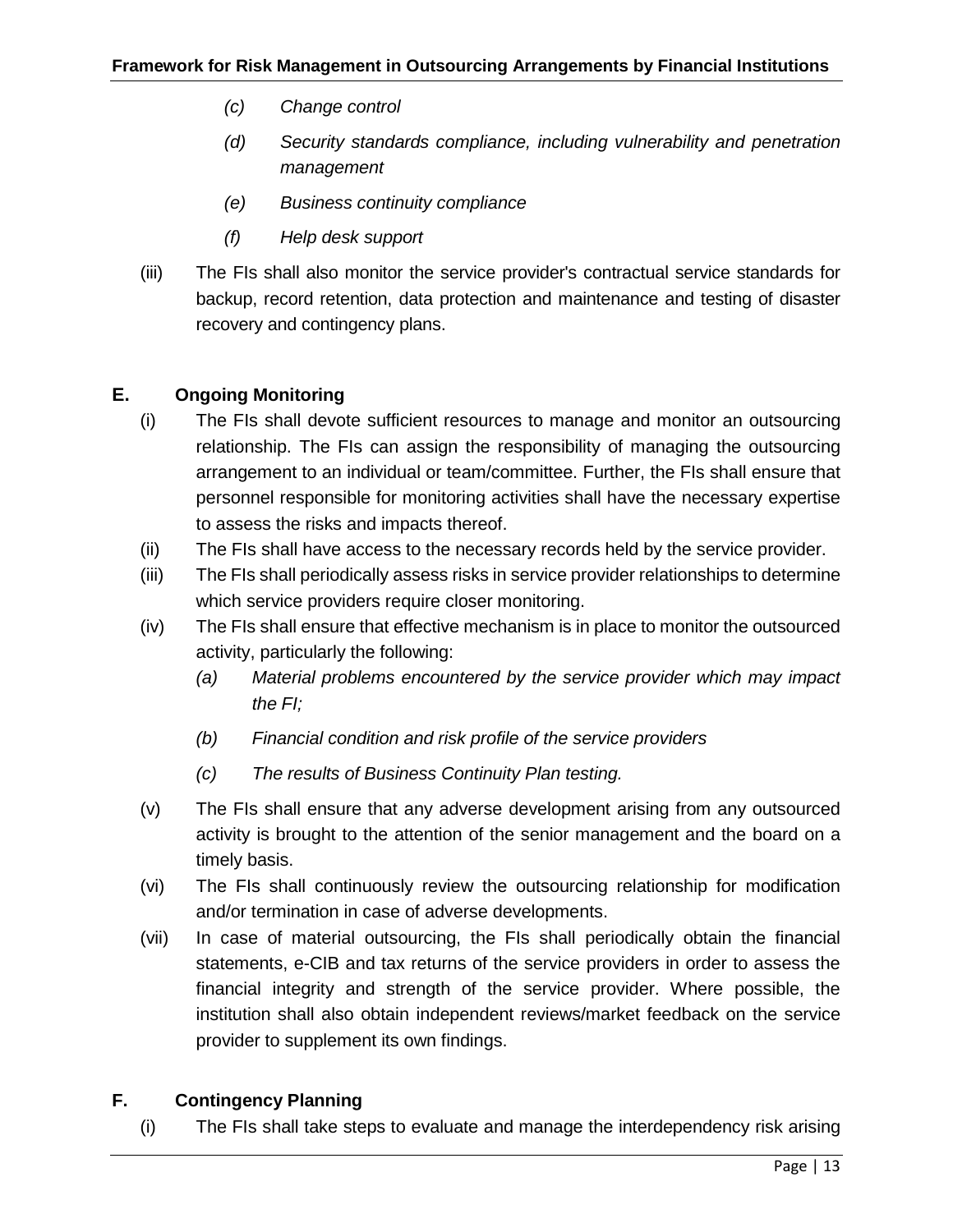from the material outsourcing arrangements so that they are able to conduct business in the event of a service disruption or failure, or unexpected termination of the outsourcing arrangement or liquidation of the service provider.

- (ii) The FIs shall determine that the service provider has in place satisfactory Business Continuity Plans ("BCP") that are commensurate with the nature, scope and complexity of the outsourcing arrangement.
- (iii) The FIs shall also require the service provider to notify it of any substantial changes in the service provider's BCP plans and of any adverse development that may substantially impact the services provided to the FI.
- (iv) For assurance on the functionality and effectiveness of its BCP plan, FIs shall design and carry out regular, complete and meaningful BCP testing that is commensurate with the nature, scope and complexity of the outsourcing arrangement.

#### <span id="page-13-0"></span>**VII. GENERAL CONTROLS**

- (a) The outsourcing arrangements shall not be considered as delegation of responsibility of FI's management.
- (b) The FIs shall not outsource any decision making function and those activities which can breach confidentiality of data/information of the customers/borrowers. For insourcing arrangements, the list of critical functions or activities where FIs cannot place / engage the third party employees is given as Annexure-A.
- (c) The FIs, before providing data to third party, shall ensure that proposed outsourcing arrangement complies with the relevant statutory requirements related to confidentiality of its customers/clients, specifically the provision of relevant laws, regulations and instructions issued by SBP from time to time.
- (d) In case where outsourcing arrangement involves confidential customer information, FIs shall:
	- i. Seek specific consent of the customer or encrypt or anonymize Personally Identifiable Information (PII) of customers so that their identities cannot be readily inferred.
	- ii. Retain information of all such cases, which will be reviewed by SBP team during on-site inspection.
- (e) The FIs must ensure that outsourcing activity does not violate any statutory/regulatory requirements on Anti-Money Laundering (AML) and record keeping requirements of local as well as foreign jurisdiction.
- (f) The FIs shall ensure that up-to-date records relevant to its outsourcing arrangements are maintained and kept available for inspection by the SBP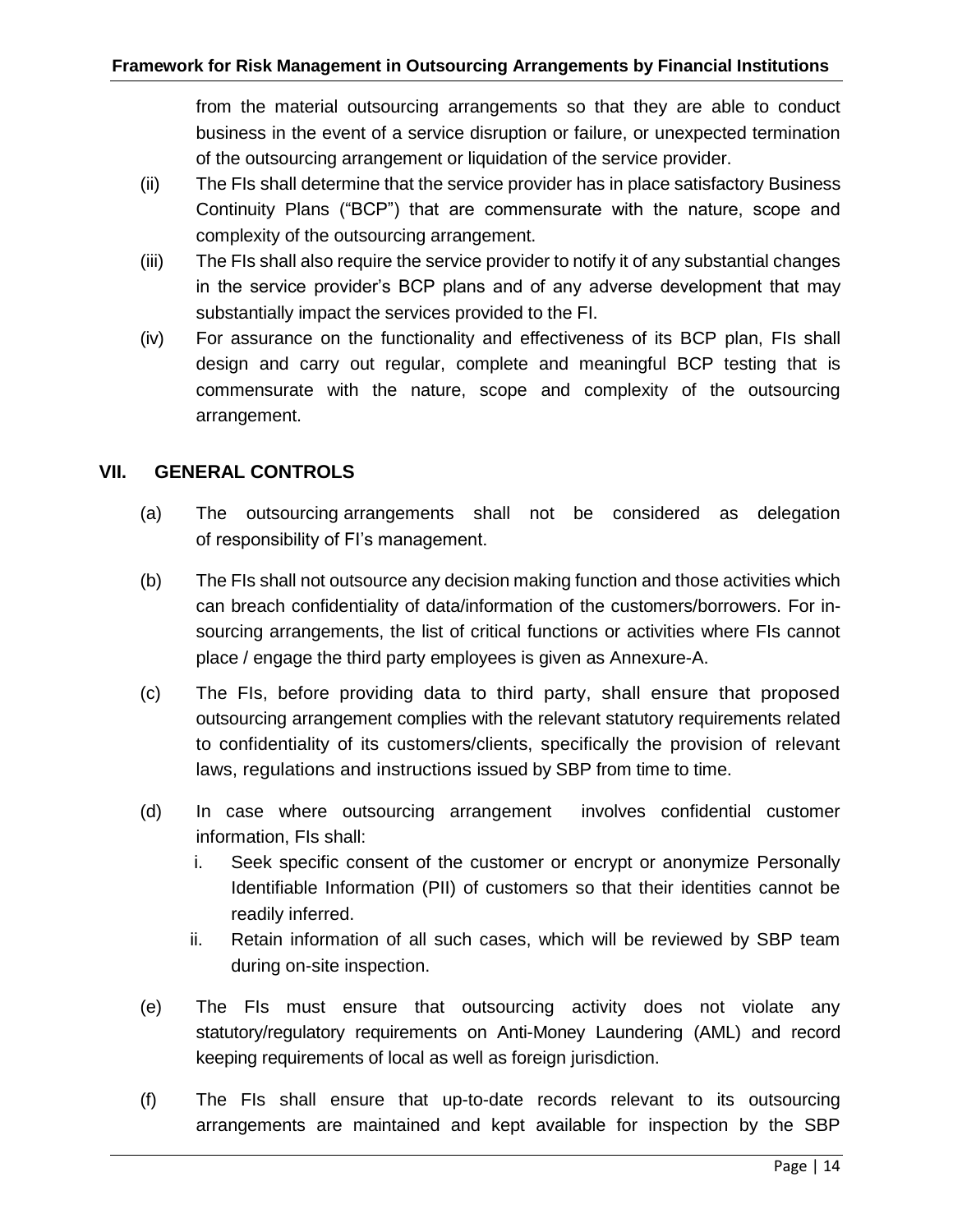inspection teams. In case of in-sourcing arrangements, the FI(s) shall also keep record (personal files) of all in-sourced staff.

- (g) The FIs may outsource storage/archival of Account Opening Forms (AOF) subject to the condition that appropriate controls are put in place to ensure confidentiality/integrity of customer data/information before transferring such records to the service provider for storage/archival.
- (h) The FIs shall develop SOPs in line with legal and regulatory requirements for outsourcing of collection, recovery/repossessions services. Further, FIs shall also adhere to PBA's Guidelines for Collection, Recovery and/or Repossession Agencies.

#### <span id="page-14-0"></span>**VIII. REDRESSAL OF GRIEVANCES ABOUT OUTSOURCED ACTIVITIES**

- (a) The FIs shall have a well defined policy for redressal of complaints of their customers regarding outsourced services. Further, FIs shall also ensure that service provider have mechanism in place to address the grievances of the customers as per policy of the bank.
- (b) The FIs shall maintain proper log of the complaints relating to outsourced operations. The same shall be analyzed and escalated to the appropriate level for review. Further, the third party shall be responsible for sharing the information necessary to dispose of complaints within the defined timelines. The complaints record may be considered as one of the important factors at the time of performance evaluation of the service provider and to assess the effectiveness of outsourcing arrangement.

#### <span id="page-14-1"></span>**IX. OUTSOURCING OUTSIDE PAKISTAN**

- (a) Any outsourcing arrangement outside Pakistan, excluding group outsourcing, shall require SBP's prior approval subject to approval of the Country Head. All such requests shall be signed by the Head of compliance and include details of the functions to be outsourced, rationale for the outsourcing, details relating to the proposed service provider, agreement with the service provider, business continuity plan, disaster recovery arrangements and a legal opinion that the arrangement does not violate any relevant local law.
- (b) The FIs shall conduct due diligence including but not limited to review of
	- (i) the regulatory requirements of service providers' country
	- (ii) political, economic and social conditions of the service providers' country
	- (iii) diplomatic relationships, government policies, legal requirements in service providers' country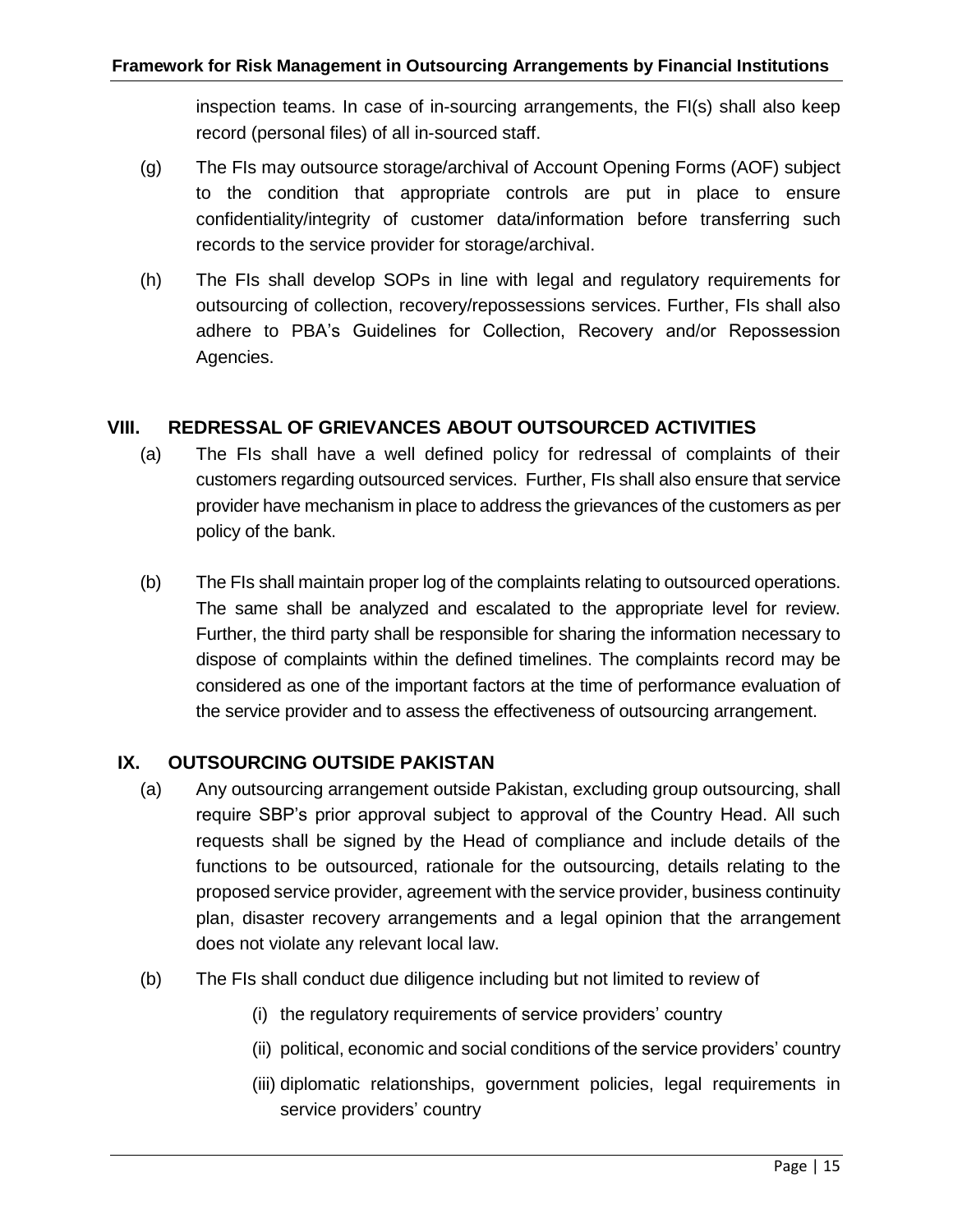- (iv) events that may limit the foreign service provider's ability to provide the services and
- (v) any additional risk factor(s) that may needs to be made part of risk management framework.
- (c) The FIs, as an ongoing due diligence mechanism; shall review the service provider at least on an annual basis to ascertain its ability to deliver the outsourced services in the manner agreed as per SLA.
- (d) As a part of risk management of outsourcing arrangements outside Pakistan, the FIs shall also take into account its ability to effectively monitor the service provider, and execute its business continuity management plans and exit strategy of the outsourced arrangement.
- (e) No offshore outsourcing arrangement shall be allowed in case the offshore service provider is not a regulated entity. FIs shall obtain written undertaking from the service provider that it is a regulated entity and, if required, shall provide access of its operations to SBP.
- (f) Outsourcing shall not be allowed to entities or jurisdictions where visits by the staff of the FIs, their external auditors or SBP officials will be impractical / prohibited. In the event SBP is prevented, for whatever reason, from accessing the service provider or its records relating to outsourced function, SBP can direct the FIs to discontinue such outsourcing arrangements.
- (g) If SBP so requires, the service providers must give consent of its home regulator to release any relevant information in relation to its operations that the SBP would wish to receive and in no case should it be prohibited, implicitly or explicitly, from doing so.
- (h) Sub-contracting of offshore outsourcing arrangements is not allowed. SBP reserves the right in all outsourcing cases to review proposals or restrict the FIs to enter/stop any off-shore outsourcing agreement with any party.
- (i) The FIs shall ensure that all information relating to outsourcing outside Pakistan is available domestically and is also available for review or inspection by SBP at any time.
- (j) The FIs shall carry out audit of the outsourced activities and submit audit findings to SBP as and when required.

#### <span id="page-15-0"></span>**X. GROUP OUTSOURCING**

(a) Group outsourcing is defined as arrangement where Financial Institutions including Foreign Banks' branches enter outsourcing arrangements including technological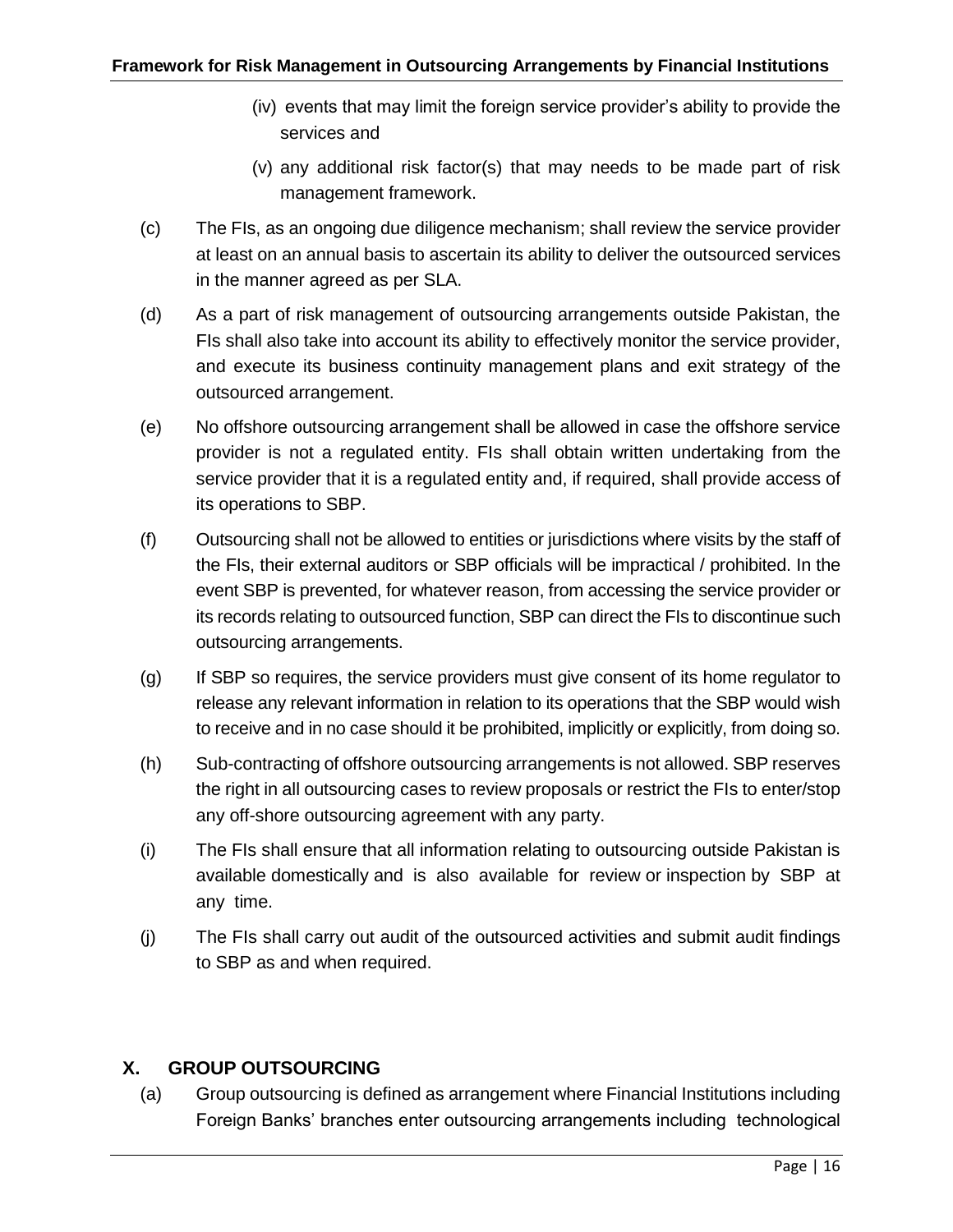support services from their parent Financial Institutions/ subsidiaries/ Head Offices or other branches of Foreign Banks/ related group entities formulated for providing specialized services to group companies inside or outside Pakistan.

- (b) The instructions in this section are applicable to all outsourcing arrangements with the group companies as defined in para (a) above.
- (c) Group Outsourcing shall be the part of 'Outsourcing Policy' of FI(s) which will include detailed criteria for obtaining technological support and other support services from group companies. The criteria shall, at a minimum, include nature of services required from group, criteria for need analysis and risk assessment of such arrangement, terms & conditions to be covered in the agreement with group companies, pricing, primary & DR locations, contingency planning and mechanism for ongoing monitoring of terms & conditions of agreement etc.
- (d) All outsourcing arrangements with group shall be approved by FI(s) in line with their 'Outsourcing Policy'. For outsourcing arrangement involving customers' information, FIs shall:
	- (i) Seek specific consent of the customers or encrypt or anonymize Personally Identifiable Information (PII) of customers so that their identities cannot be readily inferred.
	- (ii) Retain information of all such cases, which will be reviewed by SBP team during on-site inspection.
- (e) FI (s) shall obtain legal opinion before entering into outsourcing agreement that the arrangement with group entity does not violate any law.
- (f) Security, integrity, confidentiality and liability of data/information including confidential customer information and compliance with laws and regulations of host country shall be the sole responsibility of the FI(s)'s Pakistan Operations.
- (g) FI(s) shall ensure that technology support services arrangements comply with information/cyber security standards and relevant provisions of SBP's Enterprise Technology Governance & Risk Management Framework issued vide BPRD Circular No. 05 of 2017.
- (h) For obtaining technological/support services from group, FI(s) shall sign a written legally binding contract/Service Level Agreement (SLA) with the group companies covering at a minimum: -
	- (i) Description of services;
	- (ii) Roles and responsibilities of each party;
	- (iii) Confidentiality & right of access;
	- (iv) Contingency planning, disaster recovery and business continuity;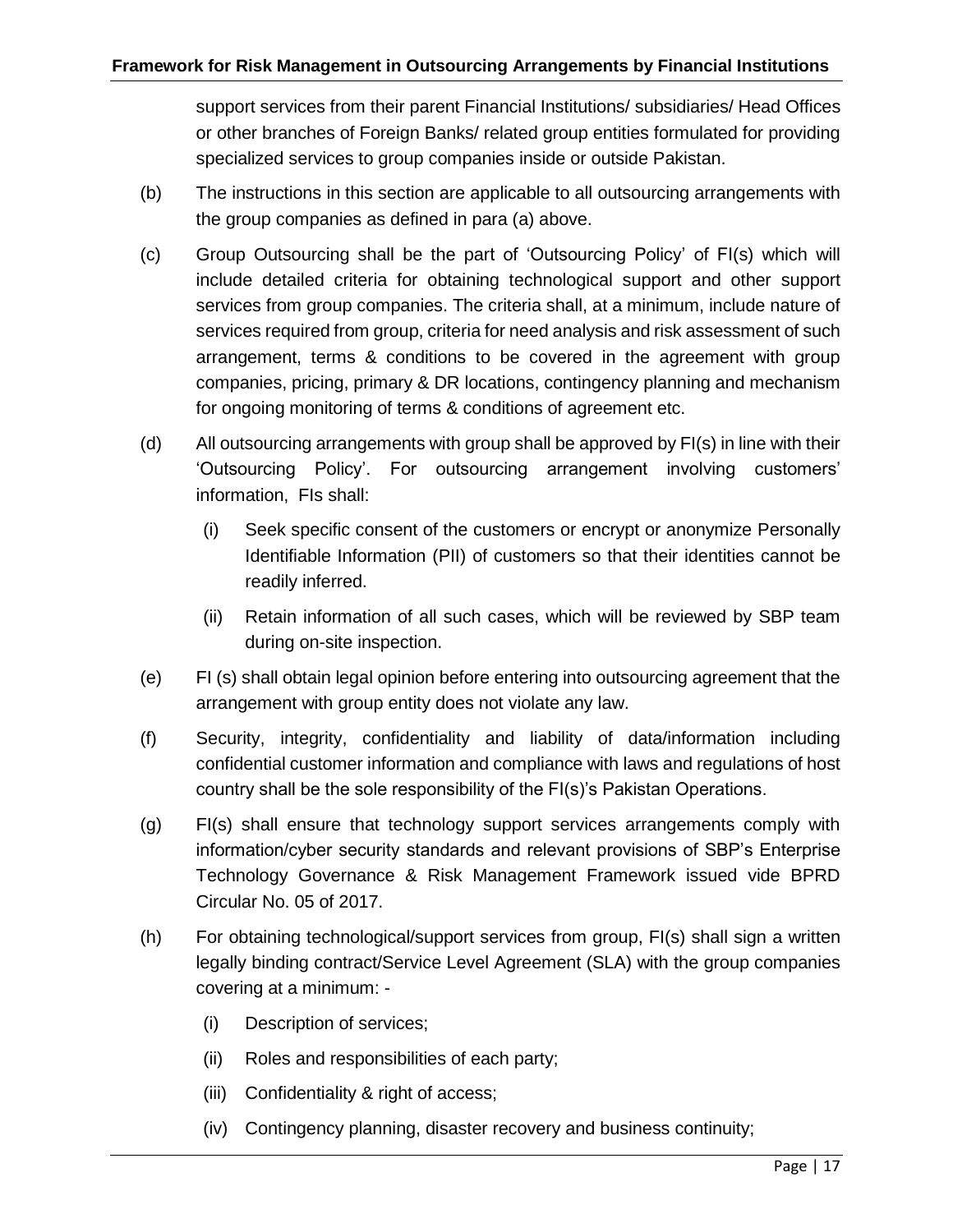- (v) Responsibilities in times of Recovery and Resolution of the entity;
- (vi) Payment and pricing (if any);
- (vii) Unhindered access of data to SBP as and when required;
- (viii) Exit strategy, including data access rights to SBP in case any party ceases to exist.
- (i) Requests to SBP for remittance against outsourcing services obtained from group companies shall be accompanied by a certificate from external auditor (of the group company) that the basis of costs charged to the FI are in line with the internationally accepted arm's length principles for transfer pricing. While submitting the case, FI shall refer the adopted standard; give detail of the price calculation methodology under the adopted standard and reason for adopting the standard and the particular price calculation methodology. SBP has the right to cap such remittances for an individual bank/subsidiary/branch.
- (j) FI (s) shall have Business Continuity Plan in place to minimize the risk of downtime and that procedures are in place to protect against, and deal with, service disruption events. In case of exit from outsourcing arrangement, FI shall have contractual right to continue with the arrangement till such time the FI is able to switch to substitute arrangement.
- (k) FI(s) shall ensure that SBP and its internal/external auditors shall have the contractual right to inspect and audit all information relating to the outsourced function at any time without restriction. For this purpose, outsourcing arrangement shall not be allowed to entities or jurisdictions where visits by the staff of the FIs, their external auditors or SBP officials will be impractical / prohibited.
- (l) FI(s) shall carry out comprehensive audit for outsourcing arrangements outside Pakistan at least once every two years. However, foreign banks operating in branch mode shall follow the policy of head office for audit of such arrangements.

#### <span id="page-17-0"></span>**XI. OUTSOURCING BY FOREIGN BRANCHES OF BANKS<sup>5</sup>**

- (a) Branches shall also carry out proper due diligence of off-shore service provider. Further, the foreign branches of banks shall also take into account the following areas, as part of its due diligence, on an ongoing basis:
	- (i) Government policies, political, social, economic conditions in their country of operation;
	- (ii) Legal and regulatory developments in the foreign country; and
	- (iii) Ability to effectively monitor the service provider, and execute its business

 $\overline{a}$ 

<sup>5</sup> Branches of Pakistani banks in foreign countries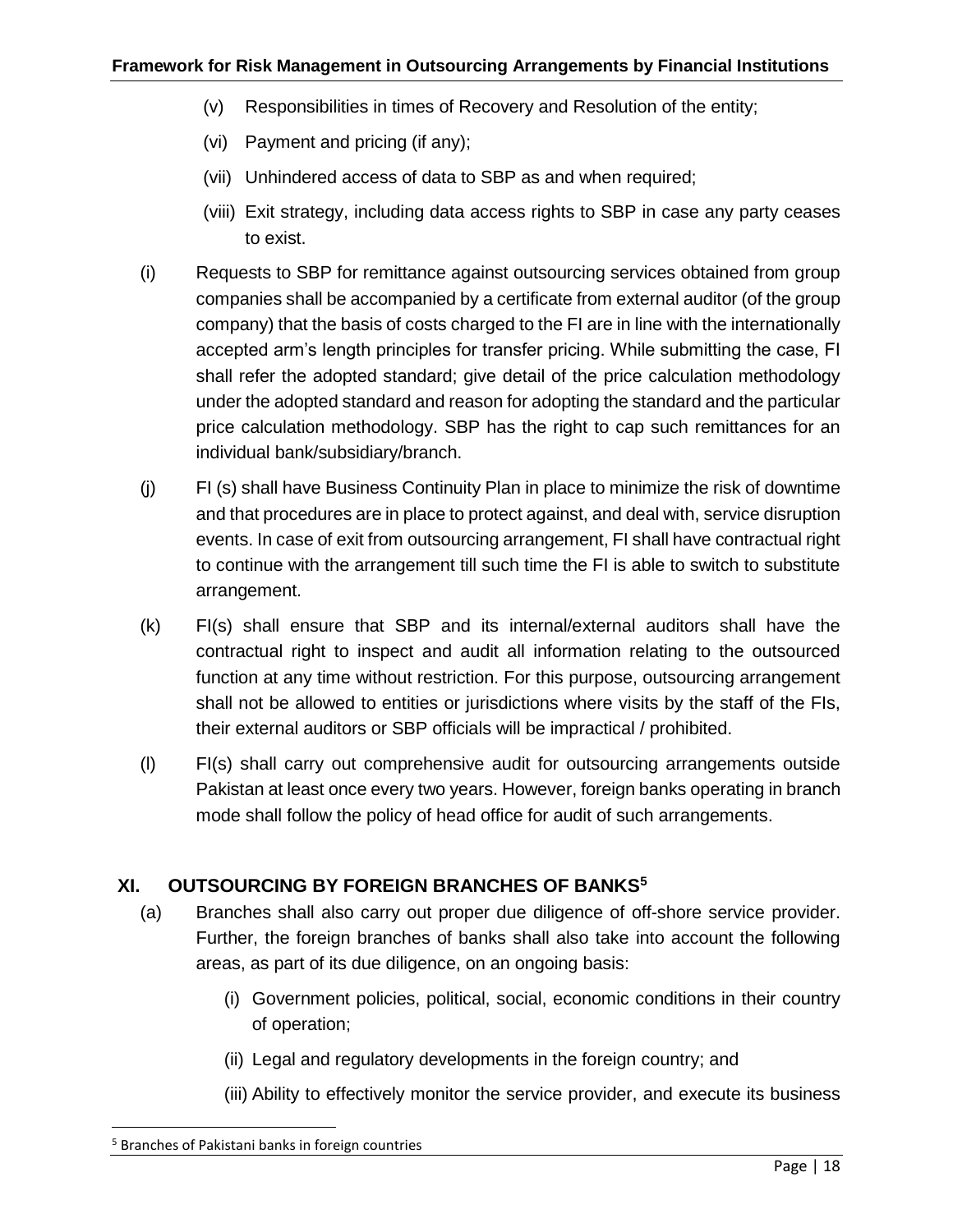continuity management plans and exit strategy.

- (b) All outsourcing arrangements by foreign branches of domestic banks shall be approved by Head Office.
- (c) The foreign branches shall enter into SLA with the service provider in line with requirements as given under section VI (C).
- (d) Foreign branches shall formulate comprehensive MIS to inform Head Office about all outsourced activities on periodical basis.

#### <span id="page-18-0"></span>**XII. COLLABORATION WITH FINTECHS**

- (a) All instructions contained in this framework shall also be applicable to FIs entering into collaboration with Fintechs for outsourcing of products and services.
- (b) FIs shall not enter into agreement for outsourcing with Fintechs for those services, which come under the domain of Payment System Operators (PSO) and Payment Service Providers in terms of SBP PSO/PSP Rules 2014.

#### <span id="page-18-1"></span>**XIII. IN-SOURCING**

- (a) The following conditions shall apply if any FI enters into in-sourcing arrangements:-
	- (i) The third party staff shall not be placed in areas/functions where decision-making is involved.
	- (ii) The third party staff shall not be placed in areas or functions where customer data or information can be compromised.
	- (iii) The FIs shall ensure that credentials of third party staff are verified before hiring them for insourcing services and that the service provider has robust mechanism to assess/verify the credential of each employee provided to FI. This verification shall be documented and periodically (at least annually) assessed by FI's Internal Audit.
	- (iv) In case of non-availability of verification of third party employee, the FIs shall conduct verification of their credentials on its own before engaging them. For existing third party employees, FI shall ensure verification of their credentials latest by 30<sup>th</sup> June, 2018.
	- (v) In-sourcing arrangements shall be housed within the FIs' premises and under the direct supervision of FIs' officials.
	- (vi) The FIs shall sign NDA with the third party service provider & their staff before procuring their services.
	- (vii) In case the third party employee has previously worked with any financial institution, FI shall obtain report about conduct of the employee from his previous employer.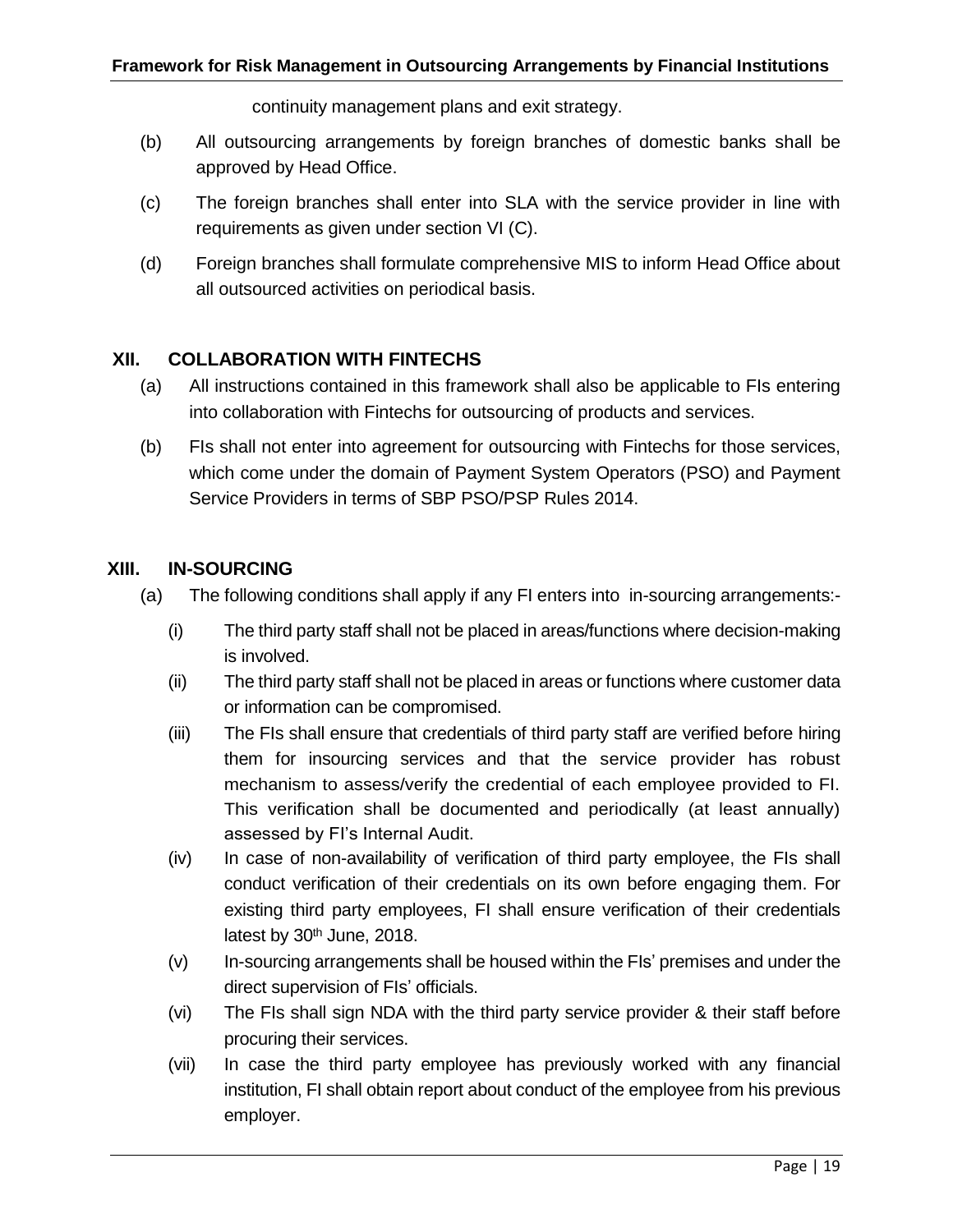- (viii) The FIs shall ensure that the wages and other benefits of third party employees are not below the minimum wage and other benefits declared by the Federal Government from time to time.
- (ix) The FIs may hire/acquire the services of third party for printing, stuffing and delivery of statement of customers' accounts subject to the condition that FI's own staff shall supervise the entire process in the bank's premises.
- (x) The FIs shall maintain the complete Job Description (JD) of each third party employee.

#### <span id="page-19-0"></span>**XIV. INFORMATION TECHNOLOGY OUTSOURCING**

- (a) IT outsourcing shall be the part of Outsourcing Policy to be approved by the board. IT outsourcing, at a minimum, shall take into account operational & transactional risks; risks to the confidentiality of information; risks to Business Continuity and compliance/regulatory risks.
- (b) IT outsourcing of equipment and services within Pakistan (non-material) shall be approved by the IT Steering Committee of the management.
- (c) The FIs shall execute Software Escrow Contracts with the software developer or service providers.
- (d) IT outsourcing shall not be allowed for critical IT systems/functions and applications of the FIs like core banking applications including Branchless Banking, mobile wallets of Branchless Banking, Main database, databases relating to information of customers, information security and Primary & Disaster Recovery functions.
- (e) In case the outsourcing activity or function falls under the purview of SBP's Rules for Payment Systems Operators/ Payment Systems Providers (PSO/PSP), the FIs shall collaborate with licensed PSO/PSP for the said services.
- (f) Outsourcing of IT Audit is allowed subject to conditions that:
	- (i) The arrangement shall be approved by the board or its relevant committee.
	- (ii) The FIs shall formulate a comprehensive plan for capacity building of their staff enabling them to perform IT Audit internally in future, and
	- (iii) The existing external auditor of the financial institution shall not be assigned the task of IT audit.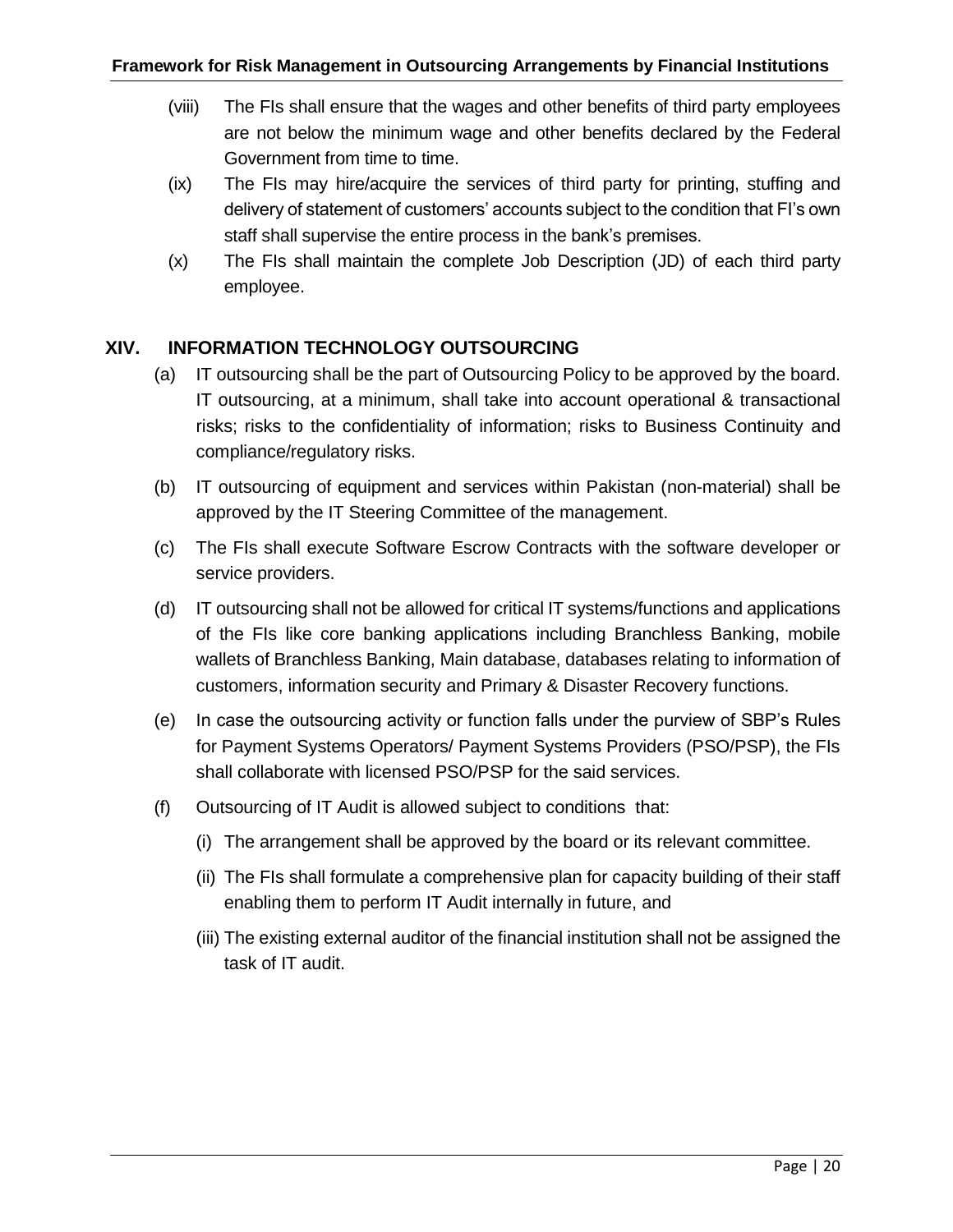#### *ANNEXURE-A*

#### **List of Functions / Activities**

#### <span id="page-20-0"></span>**Not to Be Performed By Third Party Employees in Financial Institutions**

Financial Institutions have made arrangements with vendors whereby third party employees have been placed in banks for performing various non-critical functions / activities. The following is a list of functions / activities, which cannot be performed by third party employees placed in FIs' premises and FIs, must have their own employees for performing all these activities.

#### **1. General Banking**

#### **1.1 Account Opening**

- a) Scrutiny of Documents i.e. Account Opening Form and related documents as required under relevant provisions of Prudential Regulations and FI's own policy
- b) Authorization of customer / account data or any other data captured on systems of the FI.

#### **1.2 Account Maintenance and amendments**

- a) Scrutiny of amendment requests and related documents
- b) Authorization of amendments to customer / account data / any other data

#### **1.3 Clearing**

Authorization of financial transactions posted to systems for inward clearing and outward clearing (local / foreign currency).

#### **1.4 Tellers/Cashiers**

All tellers or designated tellers, cashiers, Branch Service Officers excluding Cash **Sorters** 

#### **1.5 Custody of vaults / lockers and safe keys / instruments**

Custodian of vaults, lockers, safe containing cash & documents, cheque books, ATM Cards and any other security stationary.

#### **2. Trade Operations**

#### **2.1 Imports**

- a) Scrutiny of LC Application, Contract Registration & Amendment requests
- b) Scrutiny of all import documents received under LC / Contracts and on collection basis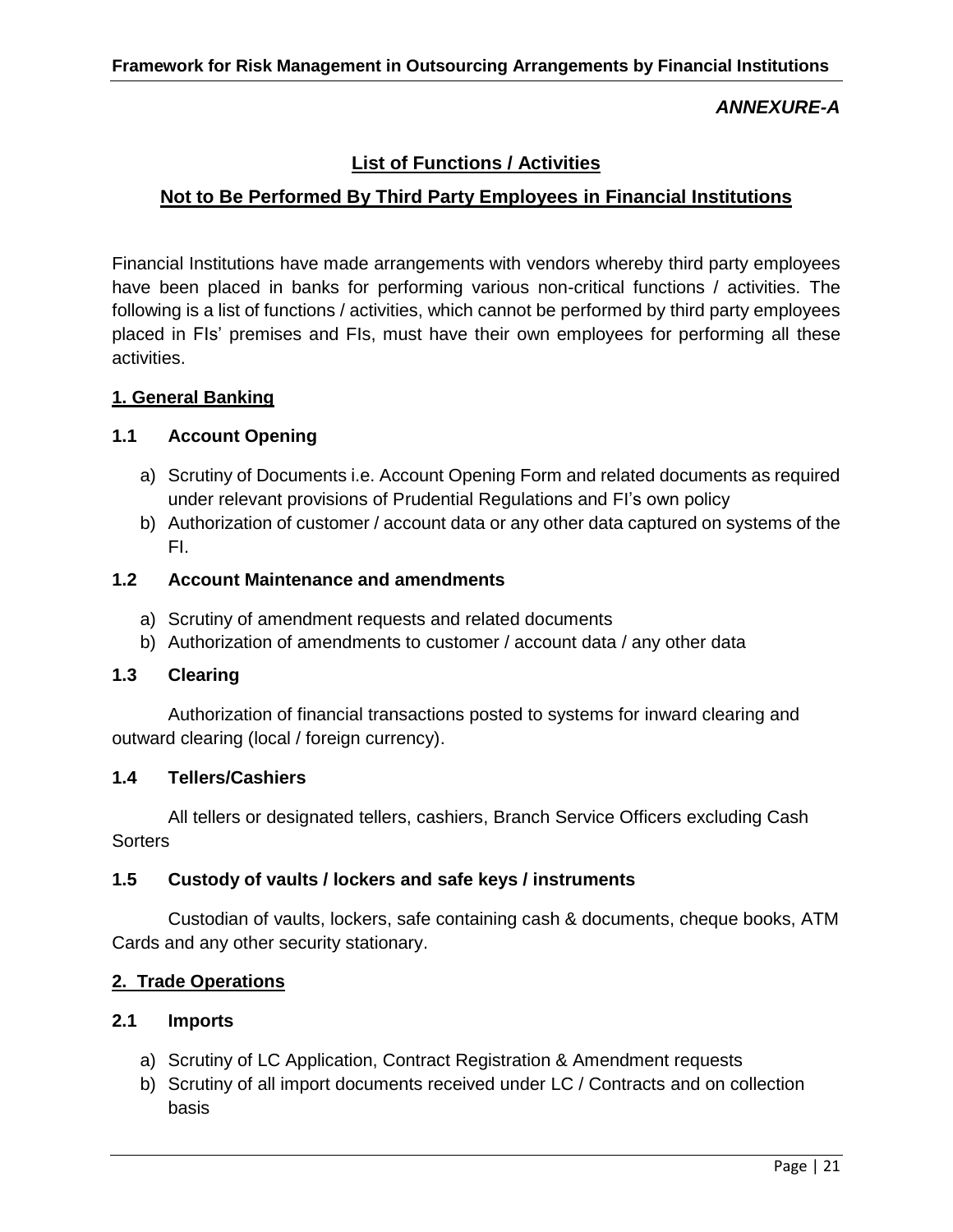- c) Authorization of Data (Financial & Non-Financial) captured in the systems of the FI for issuance, amendments, acceptance and payments of LCs & contracts.
- d) Authorization of all SWIFT Messages

#### **2.2 Exports**

- a) Certification of E-Forms
- b) Scrutiny of documents received under LC and on collection basis
- c) Authorization of data captured on systems of the FI for LC Advising, Acceptances & payments.
- d) Authorization of all SWIFT Messages

#### **2.3 Bank Guarantees**

- a) Scrutiny of Bank Guarantee issuance / amendment requests and related documents
- b) Authorization of data (financial & non-financial) captured on systems of the FI for FI Guarantees issuance, amendments, redemption and cancellation.
- c) Authorization of all SWIFT Messages

#### **3. Credit Administration**

- a) Scrutiny of Loan applications and related documents
- b) Authorization of Limits captured in the system
- c) Authorization of collateral data captured in the system
- d) Credit files maintenance and record keeping
- e) DAC (Disbursement Authorization Certificate) Issuance
- f) Client stocks / Assets / Site Inspection
- g) Safekeeping of securities & Vault management
- h) E-CIB reporting supervision and access
- i) Lien marking / removal of lien on systems of the FI

#### **4. Consumer Banking**

- a) Authorization of Financial Transactions
- b) Reconciliation of ATM, Debit & Credit Card transactions

#### **5. Treasury**

- a) All Treasury Front Office, Middle and Back Office activities
- b) Financial transactions authorization for settlement of foreign exchange, money market, equity and derivatives settlements at treasury Back Office
- c) Authorization of data captured in systems of the FI
- d) Deal confirmations
- e) Authorization of All SWIFT messages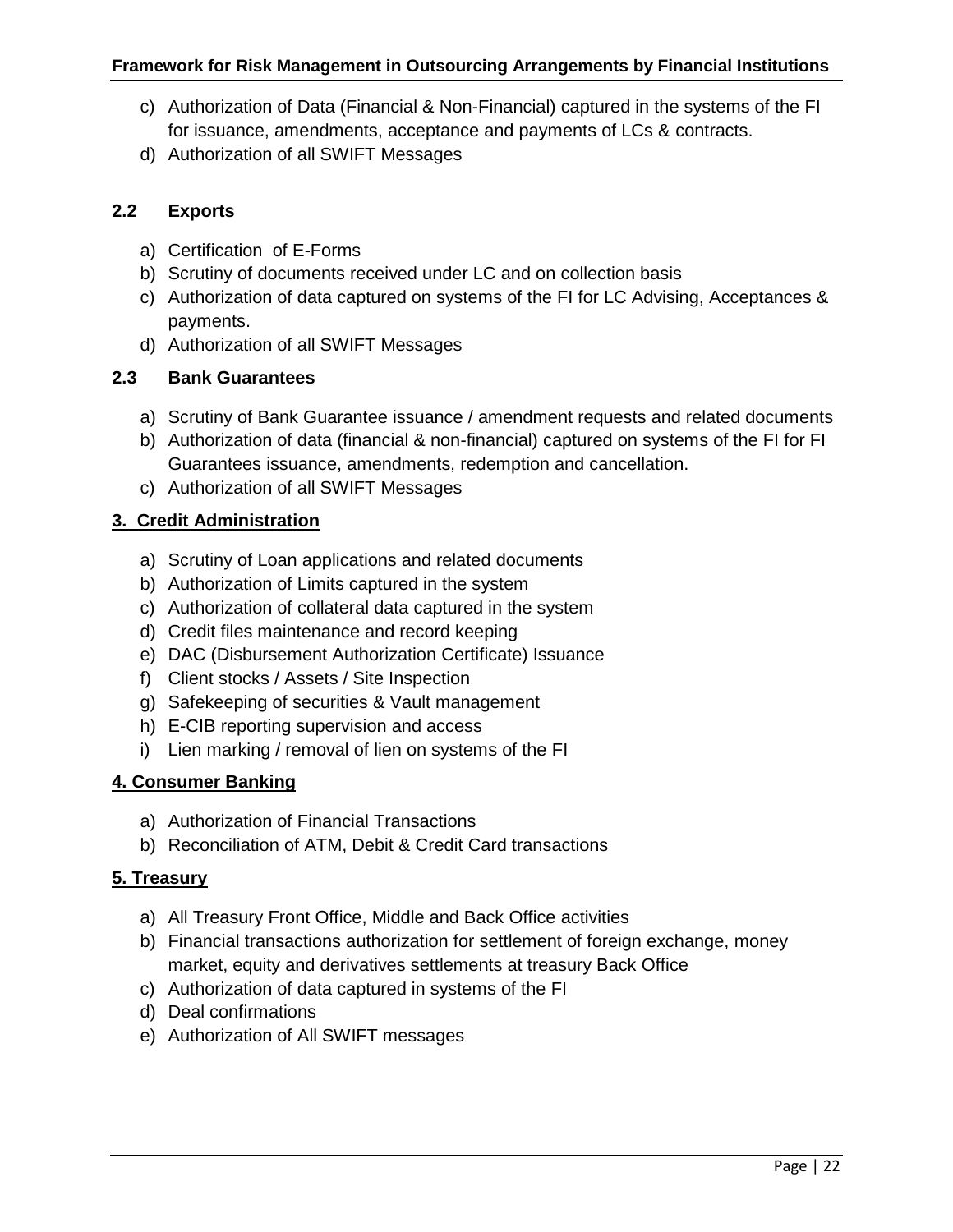#### **6. Reconciliation**

All types of reconciliation including but not limited to:

- a) Nostro Accounts
- b) Suspense Accounts
- c) Inter-Branch entries

#### **7. Information Technology**

- a) System and Database Administrations
- b) User IDs Management and user limits assignment activities for all IT Systems
- c) All positions that have authority to change system parameters for core banking and other critical Systems of the FI.
- d) Data Centre Operations & Management
- e) Deployed System/Databases & Servers, and Application Deployment and /or Version Management may be added

#### **8. Centralized Activities**

The third party Employees cannot be placed on positions which are responsible for authorization of financial transactions and non-financial data.

#### **9. Regulatory reporting**

All positions responsible for regulatory reporting must have FIs' own employees.

#### **10. Audit & Risk Management**

- a) Domestic & Overseas branches / Units / Centralized Functions
- b) Internal Shariah Audit Unit (Head Office/ Branches / Units / IBWs / Centralized **Functions**
- c) Financial & Management Audits
- d) Business Risk Review
- e) Credit Operations Audit
- f) Monitoring & Reporting
- g) Monitoring Bank-wide Key Risk Indicators
- h) Review of new products / procedures with reference to Operational Risk
- i) Managing Operational Risk Management Committee

#### 11. **Compliance**

- a) Coordination with SBP Inspection Teams
- b) Advisory Role within the Bank
- c) Review of Policy, Procedures, Product Programs with respect to Regulatory Guidelines / Regulations.
- d) Monitoring / Implementation of Regulatory Guidelines / Regulations
- e) Law Enforcement Agencies Coordination
- f) Transaction Monitoring Activities